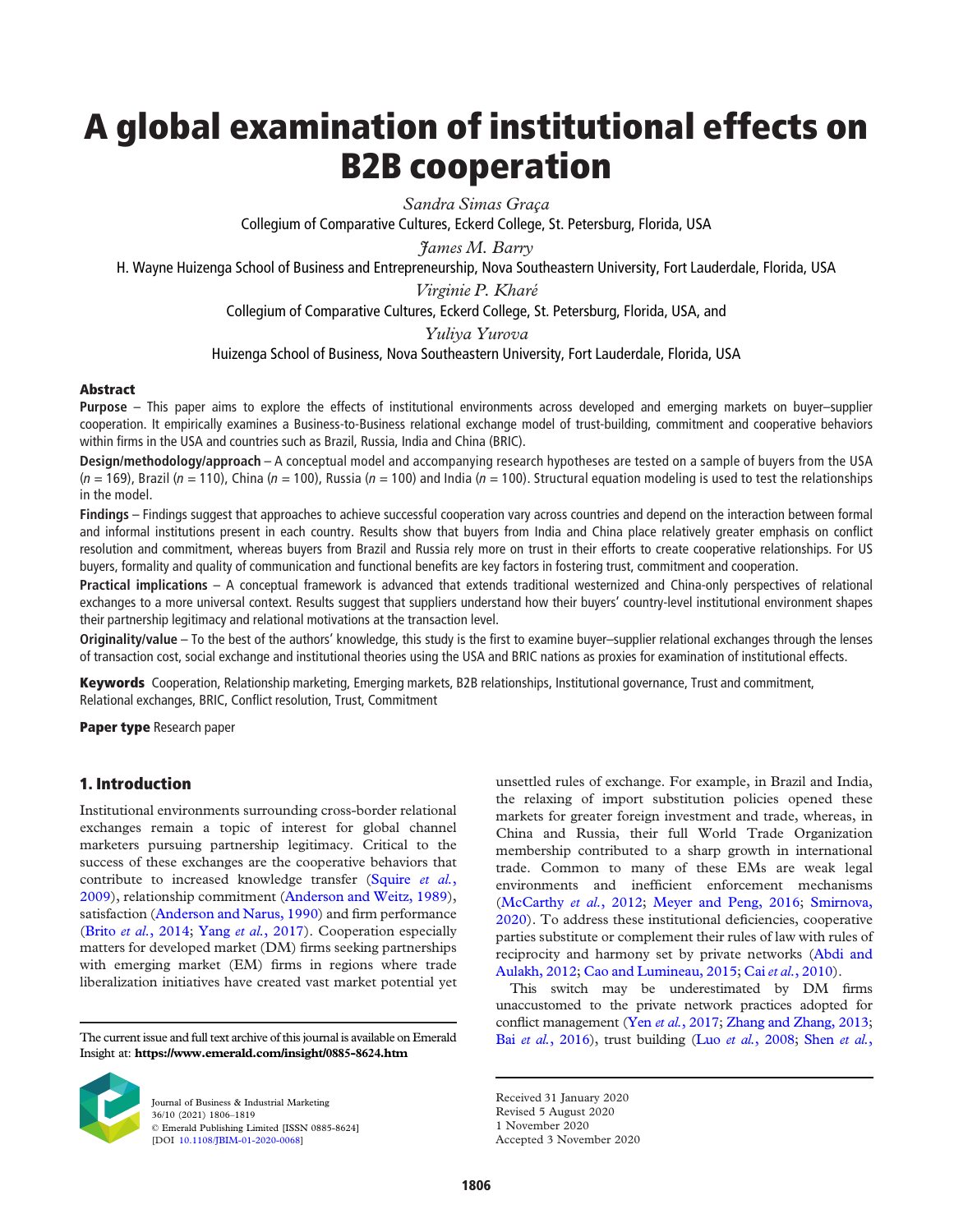[2019](#page-12-3)) and cooperative performance ([Cai and Yang, 2008](#page-10-2); [Huang](#page-11-2) et al., 2014; Li et al.[, 2020;](#page-11-3) Zhang et al.[, 2017](#page-13-3)). This is facilitated by the preponderance of DM perspectives in buyer– supplier research [\(Biggemann and Fam, 2011;](#page-9-5) [Burgess and](#page-10-3) [Steenkamp, 2006;](#page-10-3) Peng et al.[, 2008\)](#page-12-4). Largely grounded in transaction cost theory (TCT), these perspectives focus more on the pursuit of transactional efficiencies than the pursuit of legitimacy where trust-based relationships precede transactions, a paradigm supported by social exchange theory (SET).

This has led to a growing body of research devoted to learning how institutional environments affect relational exchange behaviors [\(Cavusgil](#page-10-4) et al., 2004; Ho et al.[, 2018](#page-11-4); [Miocevic, 2016](#page-12-5); Sheng et al.[, 2018](#page-12-6)) in the context of transitioning economies (Hitt et al.[, 2004;](#page-11-5) Dong et al.[, 2016;](#page-10-5) [Jia](#page-11-6) et al.[, 2014](#page-11-6); Li et al.[, 2020;](#page-11-3) Wang et al.[, 2019](#page-13-4); [Yang](#page-13-5) et al., [2012\)](#page-13-5). Most of these studies address the impact of institutional environments on opportunism, firm performance, knowledge acquisition or relational governance. Missing in the extant literature, however, are empirical examinations of the formal and informal institutional forces that impact traditional relationship marketing (RM) frameworks [\(Morgan and Hunt,](#page-12-7) [1994;](#page-12-7) [Palmatier](#page-12-8) et al., 2006), multicountry samples permitting comparisons of DM and EM firm relational exchange rules and country samples reflecting further distinctions in informal institutional influences.

We begin with a rationale for including transitioning economies in our study domain. In their seminal work on how EMs advance marketing science and practice, [Burgess and](#page-10-3) [Steenkamp \(2006\)](#page-10-3) recommend that researchers focus on transitioning economies as a context to elucidate the influences of institutional environments on marketing theories. The authors and [Smirnova \(2020\)](#page-12-2) suggest that transitioning economies serve as "natural laboratories" in which to explore marketing theory generalization through the lens of institutional environments. Up until recently, attempts to generalize theories have either dismissed country level effects or attributed differences to national culture as demonstrated in studies of cultural orientations (e.g. Hofstede's Cultural Dimensions) or interpersonal communication styles (e.g. Hall's Beyond Cultural). Institutional researchers propose instead, that institutional context, not culture alone, shapes the relational strategies used by buyers to safeguard exchanges and manage conflict (Peng et al.[, 2008](#page-12-4); Puffer et al.[, 2010;](#page-12-9) [Li,](#page-11-7) [2009\)](#page-11-7). Our study's juxtaposition of different institutional environments with nations of similar cultures will help reveal insights on how relational exchanges vary when institutions are in a state of flux.

Furthermore, a multicountry sample of EM firms is missing in the extant literature. Of the 21 known empirical studies devoted to this topic, all involve samples of single countries – mainly China. Transition economies such as those in Brazil, Russia, India and China (BRIC) show more promise in advancing international marketing theories. As explained further, USA and BRIC nations represent examples of legitimacy rooted in rules (e.g. USA), expediency (e.g. Russia and Brazil) and moral forces of reciprocity (e.g. India and China). To date, a number of studies have examined BRIC nations from conceptual perspectives [\(McCarthy](#page-11-0) et al., 2012; Puffer et al.[, 2013](#page-12-10)), meta-regression analyses ([Samaha](#page-12-11) et al., [2014\)](#page-12-11) and secondary data sets [\(Daniel](#page-10-6) et al., 2012; [Krammer](#page-11-8)

Volume 36 · Number 10 · 2021 · 1806–1819

et al.[, 2018](#page-11-8); Liu et al.[, 2009\)](#page-11-9). No research outside of this study, however, has "empirically" examined buyers across the USA and all four BRIC nations.

This study is intended to advance relational marketing theories by comparing the relational behaviors of DM and EM firms in the context of traditional RM frameworks using buyer samples from the USA and all four BRIC nations. Specifically, we propose the following research questions:

- RQ1. How do differences in institutional characteristics across DM and EM firms influence relational exchange behaviors?
- RQ2. How do differences in institutional characteristics across EM firms influence relational exchange behaviors?

We organize the study as follows. First, we provide a review of the country-level institutional environments across USA and BRIC nations. We then present a TCT- and SET-guided RM framework of trust-commitment-cooperation determinants for examining the moderation of institutional effects in the context of familiar models. Next, we develop hypotheses that validate the model and permit structural equation modeling (SEM) testing of the proposed moderation. Finally, we discuss our findings along with the study's contributions and recommended research agenda for further advancing a globally relevant RM framework developed in the context of a buyer's indigenous institutional environment.

# 2. Impact of institutional environments on relationship marketing

Traditional RM frameworks are largely derived from an internal polity ([Grewal and Dharwadkar, 2002](#page-10-7)) resembling a marriage metaphor. This perspective assumes that buyers and suppliers adapt their relational communication behaviors for the personal demands and performance terms of their partnership. As early RM frameworks were created from DMcentric perspectives where formal institutions work well [\(Anderson and Narus, 1990](#page-9-1); [Morgan and Hunt, 1994](#page-12-7); [Palmatier](#page-12-8) et al., 2006), institutional effects were essentially taken for granted (Peng et al.[, 2008\)](#page-12-4).

#### 2.1 Extending cultural to institutional contexts

Some exogenous effects of country-level culture were then introduced to account for buyer–supplier adaptations to the indigenous peculiarities of the host country. For example, several studies have examined the influence of national collectivism on building trust, relational bonds and commitment in Business-to-Business (B2B) relationships (Barry et al.[, 2008](#page-9-6); [Doney](#page-10-8) et al., 1998; [Hewett and Bearden,](#page-11-10) [2001\)](#page-11-10) but have ignored partnership legitimacy under common and distinct informal/formal institutional contexts [\(Grewal and](#page-10-7) [Dharwadkar, 2002](#page-10-7)). [Sauerwald and Peng \(2013\)](#page-12-12) note that:

[...] no national culture is more or less likely to engage in network-based strategies such as *guanxi*, but [...] firms only do so if the institutional context provides incentives to use such strategies (p. 865).

The authors, along with [Li \(2009\)](#page-11-7) and Puffer et al. [\(2010\)](#page-12-9), therefore suggest that attempts at generalizing theories consider institutional characteristics.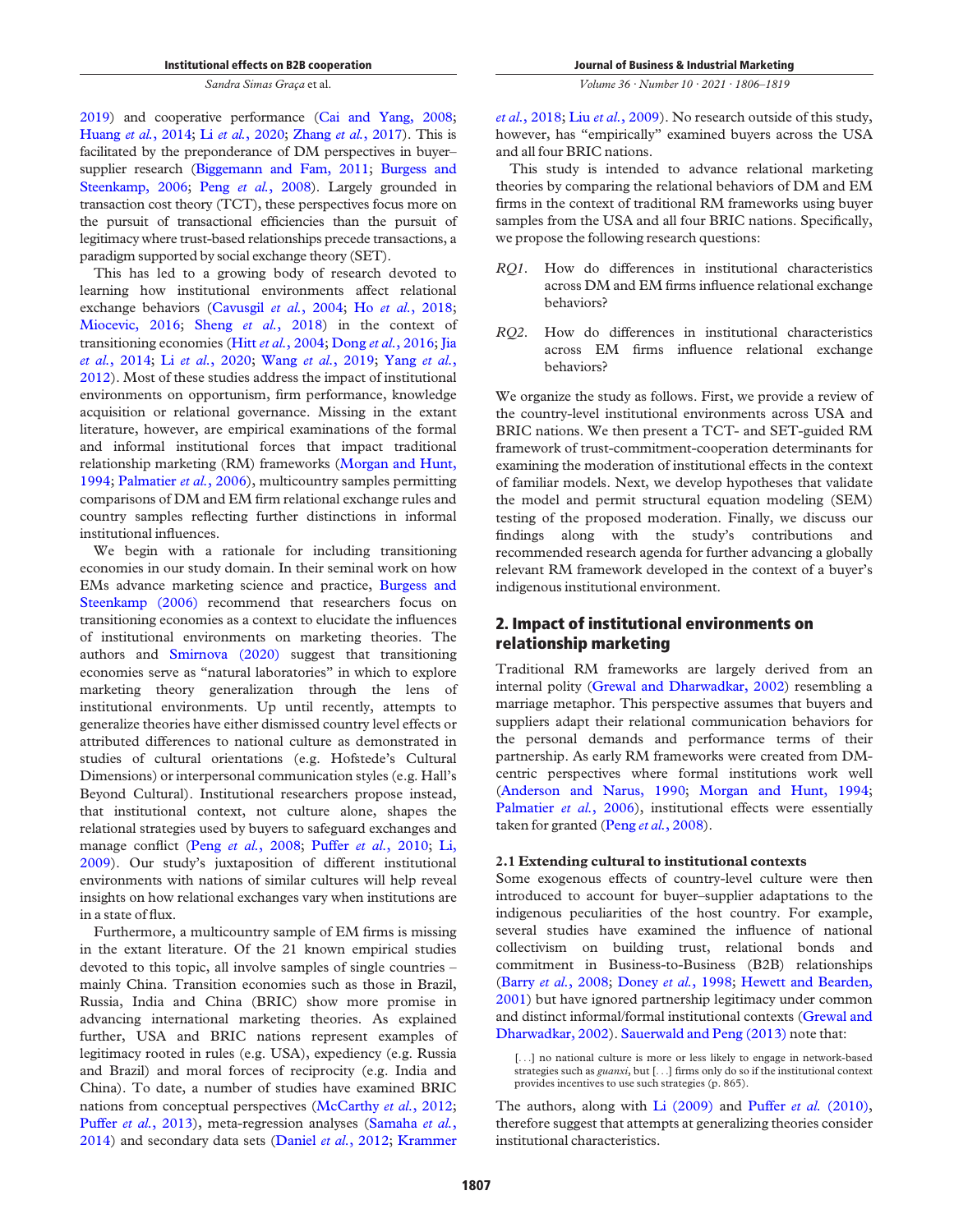There is now a growing consensus in the institutional theory literature that the institutional environments of EMs are "vastly unique [...] compared to developed markets" ([Rottig, 2016](#page-12-13), p. 4). When viewed through the lens of a society's political, economic and cultural environments, the distinct rules of the game dominating DM and EM nations can be more accurately understood [\(North, 1990](#page-12-14)). These macro-institutional<br>characteristics influence the meso-level institutional characteristics influence the meso-level institutional environments or regulatory safeguards that determine the underlying structure of cooperative partnerships.

# 2.2 Distinguishing developed market from emerging market institutional environments

Applying a political economy framework, institutional theory [\(North, 1990\)](#page-12-14) suggests that DMs such as the USA rely heavily on formal regulatory institutions to provide legal recourse in partnership disputes. Based on TCT principles of contractual governance, buyers rely on effective formal mechanisms to reduce performance ambiguity while ensuring the fulfillment of contractual obligations [\(Williamson, 1999\)](#page-13-6). Moreover, as the interests of formal and informal institutions typically operate under mutually reinforcing interests, informal networks are motivated to comply with regulatory institutions.

This dependence on regulatory enforcement does not apply to most EMs marked by inefficient or underdeveloped formal institutions (i.e. *institutional voids*), thereby opening the way for private network practices to provide their own institutional protections. These safeguards are typically modeled after the indigenous cultural practices of the host country [\(Grewal and](#page-10-7) [Dharwadkar, 2002](#page-10-7); [Scott, 1995;](#page-12-15) Jia et al.[, 2014](#page-11-6)).

Of interest to relationship marketers is the way EM partners embrace the relational behaviors espoused by their social capital-based private networks. Unlike the regulatory institutions characterizing most DMs, BRIC rely on what institutional theory [\(Scott, 1995](#page-12-15)) defines as *informal cultural*-cognitive institutions (Li et al.[, 2010](#page-11-11); [McCarthy](#page-11-0) et al., 2012; Puffer et al.[, 2010](#page-12-9)). Common across these institutional environments are shared values related to favor-exchange or collective harmony. However, despite many cultural-cognitive similarities, EM reactions to their institutional instabilities have not been consistent [\(Estrin and Prevezer, 2011](#page-10-9); [Hewett and](#page-11-12) [Krasnikov, 2016](#page-11-12)). [Helmke and Levitsky \(2004\)](#page-11-13) suggest that the manner in which EM firms embrace their private networks during economic transition has much to do with the level of effectiveness of formal institutions and the degree to which the goals of formal and informal institutions are compatible (i.e. whether they have convergent or divergent outcomes).

## 2.3 Distinguishing emerging market environments based on institutional support

When the interests of private networks and their formal institutions converge, rules of the game are secured in the compatible goals of governments, and the informal social networks serve as substitutes for their ineffective formal institutions. Additionally, a typology offered by [Helmke and](#page-11-13) [Levitsky \(2004\)](#page-11-13) argues that in cases where formal institutions are ineffective, but *supportive*, informal institutions will replace their formal institutions with a suitable surrogate.

Using this typology, [Estrin and Prevezer \(2011\)](#page-10-9) and [da Silva](#page-10-10) et al. [\(2019\)](#page-10-10) found China and the more prosperous regions of Journal of Business & Industrial Marketing

Volume 36 · Number 10 · 2021 · 1806–1819

India (e.g. the Western part of India examined in this study) to fit this archetype. EM firms in these nations typically enlist the support of reliable private networks for defining and enforcing rules of relational exchange. Their findings resonate with the social capital business network practices of *guanxi* in China [\(Zhang and Zhang, 2013;](#page-13-2) Zhou et al.[, 2020](#page-13-7)) and jaan-pehchaan in India ([Berger](#page-9-7) et al., 2020) deeply rooted in Confucianism or Hinduism. Compliance to expectations of favor exchange and harmony often signal sentiments of allegiance to the partnership [\(Horak and Restel, 2016;](#page-11-14) Jia et al.[, 2014;](#page-11-6) [Zhou](#page-13-8) et al.[, 2008](#page-13-8); [Estrin and Prevezer, 2011](#page-10-9)). Backed by shared values and nonlegal sanctions ([Huang](#page-11-2) et al., 2014), adherence to this moral code rivals the rule of law in many DMs.

When parties operate under *dysfunctional* formal institutions (i.e. goals are divergent), informal networks serve to circumvent formal institutions that often stand in the way of progress. Unlike in China and India, network members feel less compelled to honor a moral code. They are instead motivated by deal-centered expediency and the pursuit of relational rents [\(Smirnova, 2020\)](#page-12-2) as manifested in the network practices of svyazi in Russia (Berger et al.[, 2017](#page-9-8)) and jeitinho in Brazil [\(Duarte, 2006;](#page-10-11) Torres et al.[, 2015\)](#page-13-9). Lacking both the protections of legal and moral code enforcement, parties rely more heavily on personal trust to govern their business relationships (Hitt et al.[, 2004](#page-11-5); [Ledeneva, 2008\)](#page-11-15).

## 2.4 Framing a model around economic and social fitness perspectives

A growing body of research suggests that DMs dominated by regulatory environments can be best represented through the lens of an economic fitness perspective, whereas the high dependence on private networks in EMs is best understood through a social fitness perspective ([Abdi and Aulakh, 2012](#page-9-3); [Grewal and Dharwadkar, 2002](#page-10-7); Li et al.[, 2020](#page-11-3)). The economic fitness perspective originates from TCT and focuses on the formalizations of contracts and performance monitoring required to reduce the costs of transaction inefficiencies and exchange hazards (Brown et al.[, 2000;](#page-9-9) [Cao and Lumineau,](#page-10-0) [2015;](#page-10-0) Clauss et al.[, 2020](#page-10-12); [Poppo and Zenger, 2002\)](#page-12-16). Accordingly, this perspective underscores the importance of the partnership's task environment and the measurable benefits gained from relational exchanges. The *social fitness* perspective originates from SET and is rooted in relational forms of governance. SET suggests that parties will voluntarily fulfill their obligations under the expectation that their counterpart will return favors or face social sanctions ([Cao and Lumineau,](#page-10-0) [2015\)](#page-10-0). This self-enforced obligation further demonstrates a partner's willingness to invest in the relationship as an expression of commitment. Therefore, the theory maintains that trust, commitment and cooperation are essential for relational exchanges [\(Brown](#page-9-9) et al., 2000; [Cao and Lumineau,](#page-10-0) [2015;](#page-10-0) [Clauss](#page-10-12) et al.[, 2020;](#page-11-3) Li et al., 2020; Liu et al.[, 2009](#page-11-9); [Poppo](#page-12-16) [and Zenger, 2002\)](#page-12-16).

Consistent with RM literature, we construct a model that places trust and commitment as a central tenet and cooperation as the outcome of interest [\(Morgan and Hunt, 1994\)](#page-12-7). To examine the economic aspects of exchange, we add quality communication and functional benefits as both relate to taskperformance efficiency and other value-based aspects of relational exchanges (e.g. time-saving). Formal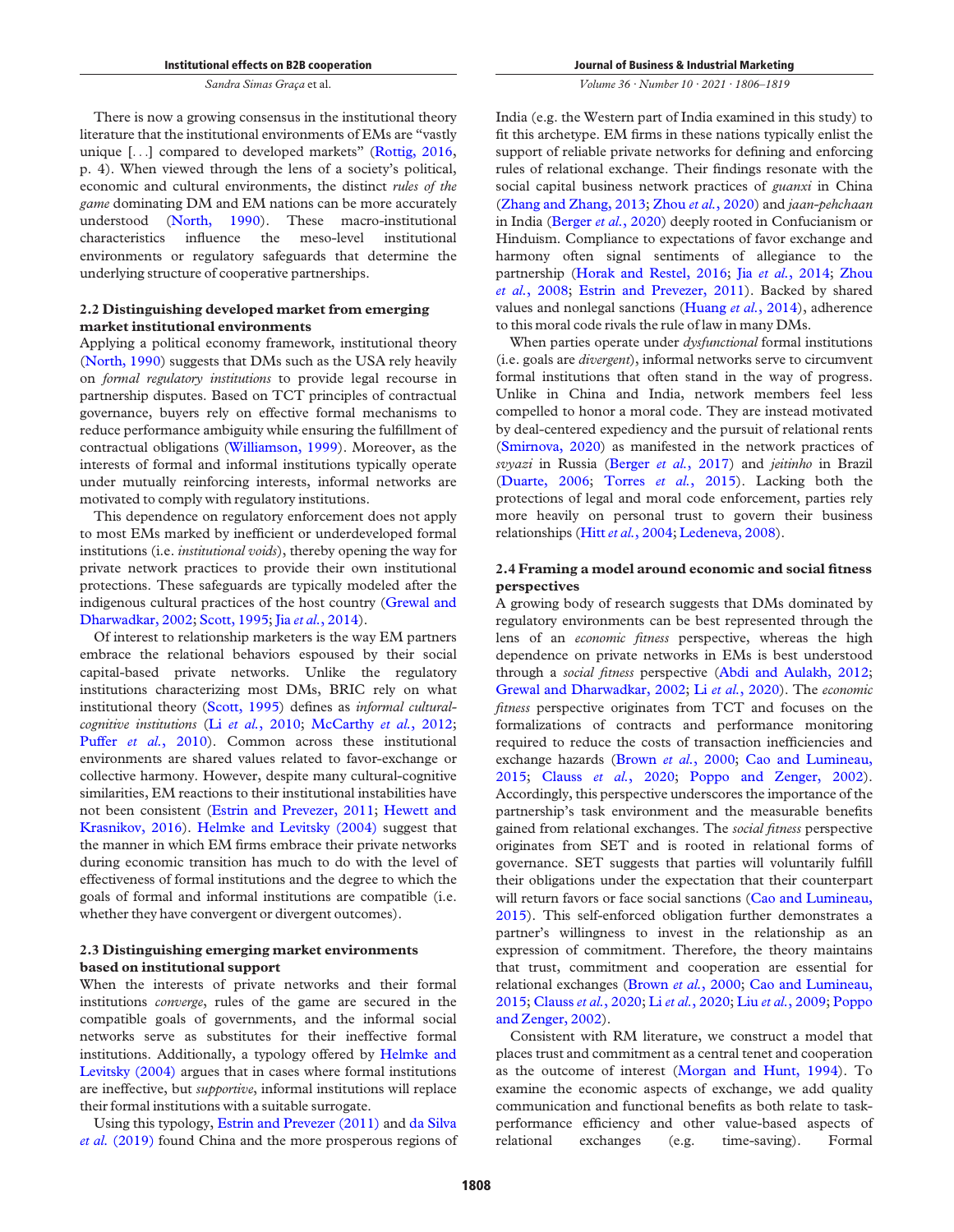communication, a contract performance-centered construct, is added to complete the strain of influences that represent the economic rationalizations made by exchange partners.

We use conflict resolution in this RM framework to represent the cooperative atmosphere embodied in SET. This construct has been examined across studies in channel marketing ([Akrout](#page-9-10) [and Diallo, 2017;](#page-9-10) [Mohr and Spekman, 1994](#page-12-17); [Naoui and](#page-12-18) [Zaiem, 2010\)](#page-12-18), institutional environments (Bai et al.[, 2016](#page-9-4); Dong et al.[, 2016\)](#page-10-5) and norms widely discussed in relationship governance ([Achrol, 1997;](#page-9-11) Ayers et al.[, 1997](#page-9-12); Luo et al.[, 2011](#page-11-16); Yang et al.[, 2017](#page-13-0)). It taps into the harmonious nature of EM firms that embrace the collective normative order embodied in their moral codes (Li  $et al., 2020$ ).

# 3. Hypotheses development

#### 3.1 Cooperation

Cooperation refers to "similar or complementary coordinated actions taken by firms in interdependent relationships to achieve mutual outcomes with expected reciprocation over time" [\(Anderson and Narus, 1990](#page-9-1), p. 45). Researchers of governance argue that the success of contractual governance is manifested by the longevity of exchanges and the evolution of highly cooperative exchange relations ([Poppo and Zenger,](#page-12-16) [2002\)](#page-12-16). In addition, "cooperation is subject to some formal governance (e.g. contract terms) or informal governance (e.g. norms in socially embedded exchanges) [\(Luo, 2007,](#page-11-17) p. 132). Therefore, the inclusion of cooperation in this study permits an examination of the interactions between the institutional environment and the government mechanisms that distinguish DMs and EMs.

Furthermore, the characteristic of *coopetition*, the simultaneous pursuit of competition and cooperation [\(Bengtsson and Kock, 2000;](#page-9-13) [Bouncken and Fredrich, 2016](#page-9-14); [Bouncken](#page-9-15) et al., 2020) between partnering firms, has not been explored in relational exchange models under distinct institutional contexts. Given its impact on value creation [\(Bouncken](#page-9-15) et al., 2020) and potential for tension, conflict and opportunism that are often present at some level in interfirm relationships ([Gnyawali](#page-10-13) et al., 2016), the role of conflict resolution is examined.

Six determinants of cooperation are included that are both traditional to buyer–supplier frameworks and allow to examine the moderating influences of the institutional environments. Trust and commitment serve as mediators ([Morgan and Hunt,](#page-12-7) [1994;](#page-12-7) [Palmatier](#page-12-8) et al., 2006) to demonstrate the trust-oriented and commitment-oriented strains of governance characterizing buyers in divergent and convergent institutional societies. Communication is found to have the greatest impact on relational outcomes [\(Samaha](#page-12-11) et  $al$ , 2014) and to be "critically moderated by the institutional context" ([Meyer and Peng,](#page-12-1) [2016,](#page-12-1) p. 9), so we include both quality and formality of communication, along with conflict resolution and functional benefits, to examine the cultural-cognitive versus regulatory influences in the model.

#### 3.2 Formality of communication

Formalization refers to those aspects of communication perceived by organizational members as being regularized and structured. This contrasts with informal modes of Volume 36 · Number 10 · 2021 · 1806–1819

communication, "perceived as more spontaneous and nonregularized" [\(Mohr and Nevin, 1990](#page-12-19), p. 39). Accordingly, we use this construct to represent a facilitator of formal controls characterizing contractual governance. Formal communication has been shown to contribute to closer ties between partners [\(Costa e Silva](#page-10-14) et al., 2012) and to highly correlate with the degree of mutual cooperation (Mohr et al.[, 1996](#page-12-20)). However, the effectiveness of formal communication varies across institutional environments. As a control instrument of contractual governance supported by TCT, the formal communication of each party's rights and duties safeguards the relationship from exchange hazards like opportunism ([Poppo](#page-12-16) [and Zenger, 2002\)](#page-12-16). Consequently, it is "an effective means of governance when the transactional environment is certain" [\(Hewett and Krasnikov, 2016](#page-11-12), p. 75).

In highly regulatory environments such as in the USA, formal communication is well-documented and compatible with the formal institutional environment; however, the situation in BRIC can be different [\(Lammers and Barbour,](#page-11-18) [2006\)](#page-11-18). First, a lack of formal institutional governance often results in low validity of codified information such as policies and contracts. Valuable information in such an environment is often idiosyncratic, transient and noncodifiable. This reduces the possibility and accuracy of documentation. Second, communication is likely to occur in private settings and within trusted networks. Structured formal meetings may therefore hinder the required information transfer to the point that it even "signals a lack of trust and crowds out goodwill trust, which is detrimental to cooperation" ([Cao and Lumineau,](#page-10-0) [2015,](#page-10-0) p. 17). Thus, we expect the following:

H1. Formality of communication will positively influence cooperation with a greater effect in the USA.

#### 3.3 Quality communication

Communication quality refers to the supplier's ability to provide accurate, timely, credible and complete information [\(Mohr and Spekman, 1994](#page-12-17)). It contributes to a buyer's overall positive evaluative judgment about the supplier's efficacy, which in turn enhances trust by coordinating and aligning goals among exchange partners (Graça et al.[, 2017](#page-10-15)).

Communication quality impacts trust (Coote et al.[, 2003](#page-10-16); [Anderson and Narus, 1990;](#page-9-1) [Massey and Kyriazis, 2007](#page-11-19); [Morgan and Hunt, 1994](#page-12-7)). As a tangible, more task-oriented facet of communication, it signals the perceived competence of the supplier ([Massey and Kyriazis, 2007](#page-11-19)). Thus, quality communication resonates with an economic fitness perspective, and its importance should intensify under systems of regulatory governance. This aspect of communication has been demonstrated to positively impact cooperation in both DMs and EMs. However, its influence is heightened in DMs such as the USA, where evidence of competence and precision in communication is expected (Graça et al.[, 2016](#page-10-17); [Coote](#page-10-16) et al., [2003\)](#page-10-16) which in turn, serves to reduce transaction costs. Therefore, we posit the following:

H2. Quality communication will positively influence trust with a greater effect in the USA.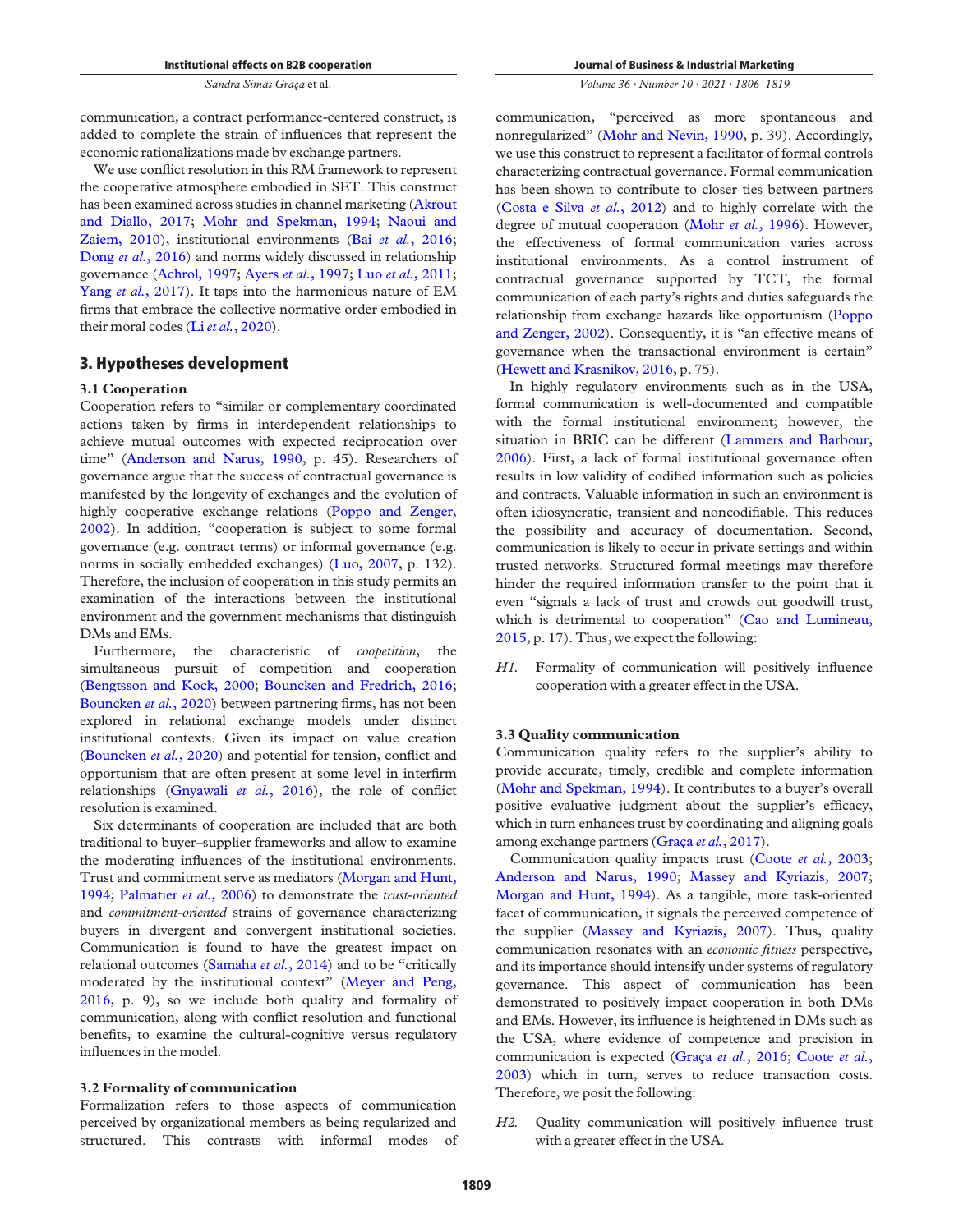#### 3.4 Relationship benefits

The goal of an interfirm relationship is to enhance benefits through resources and competencies perceived as rare, valuable, inimitable and nonsubstitutable [\(Barney, 1991](#page-9-16); [Barringer and Harrison, 2000;](#page-9-17) [Cowan](#page-10-18) et al., 2015). From a B2B perspective, these benefits can include savings in time and cost, cycle time reductions, economies of scale, speed-tomarket, convenience, improved decision-making and operating efficiencies often through a supplier's quality and delivery reliability [\(Palmatier](#page-12-8) et al., 2006; [Reynolds and Beatty, 1999](#page-12-21); [Blonska](#page-9-18) et al., 2013; [Hutchinson](#page-11-20) et al., 2011; [Morgan and](#page-12-7) [Hunt, 1994;](#page-12-7) [Cowan](#page-10-18) et al., 2015).

Although a number of studies have examined the relationship between the functional aspects of relationship benefits and commitment within the context of EMs [\(Graça](#page-10-17) et al.[, 2016\)](#page-10-17), none have extended this evaluation across DMs and EMs through the lens of institutional governance. We contend that buyers in mature markets such as the USA evaluate a supplier's contractual compliance based on efficiency, and, as explained by TCT, are more likely to enforce relationship maintenance based on performance-based gains or relationship benefits that reduce operational costs [\(Abdi and](#page-9-3) [Aulakh, 2012\)](#page-9-3). This leads us to the following:

H3. Relationship benefits will positively influence commitment with a greater effect in the USA.

## 3.5 Conflict resolution

Conflict resolution consists of the supplier's ability to avoid and solve potential conflict and openly discuss solutions to problems ([Ndubisi, 2007](#page-12-22)). [Naoui and Zaiem \(2010\)](#page-12-18) refer to conflict resolution as "the supplier's capacity to limit negative risks of the problems posed, to discuss the possible solutions" (p. 150). Their study, along with many B2B studies, has demonstrated a positive influence of effective conflict resolution on building trust and commitment ([Akrout and](#page-9-10) [Diallo, 2017;](#page-9-10) [Al-Alak, 2014;](#page-9-19) [Ndubisi, 2011](#page-12-23)).

As mentioned earlier, a level of *coopetition* is often manifested in interfirm relationships. Firms simultaneously seek value creation through cooperation while attempting to maximize individual gains through opportunistic behavior and competition [\(Bouncken](#page-9-15) et al., 2020). Coopetition potentially results in heightened levels of tension and conflict [\(Raza-Ullah](#page-12-24) et al.[, 2014\)](#page-12-24); therefore, the ability to resolve conflicts is crucial in buyer–supplier relationships, as it reduces tension, demonstrates goodwill and signals a willingness to cooperate.

The ability to handle conflicts effectively should be more prevalent in BRIC partnerships because of the emphasis that buyers place on social norms of interaction supported by SET such as harmony, compromise and favor-exchange. [Leung](#page-11-21) et al. [\(2005\)](#page-11-21) report that a seller's ability to resolve disagreements plays an essential role in increasing xinyong (personal trust) and commitment among Chinese buyers. Several studies confirmed this positive impact in both India and China [\(Ndubisi, 2011](#page-12-23); [Graça and Kharé, 2020\)](#page-10-19) and Brazil (Graça et al.[, 2015](#page-10-20)).

However, the complex nature of conflict resolution across cultural settings suggests that not all institutional contexts should lend themselves to similar relational outcomes. Increased conflict behaviors have a negative impact on Volume 36 · Number 10 · 2021 · 1806–1819

commitment in countries where the informal institutions view unresolved disputes as a partner's unwillingness to follow culturally embedded moral codes. Conflict contributes to increased tension and rivalry and often results in greater competition between partners ([Bengtsson and Kock, 2000\)](#page-9-13). Moreover, unresolved conflicts may violate the spirit of cooperation expected in partnerships operating under the auspices of formal–informal institutions whose goals are compatible. This pursuit of harmony is a critical aspect of the cognitive-cultural environment, heavily enforced within business networks and influenced by the principles of Confucianism in China and India ([Ndubisi, 2011\)](#page-12-23). In contrast, in Brazil and Russia, a supplier's ability to effectively resolve conflict contributes to reduction of performance ambiguity and uncertainty experienced by buyers under conditions where formal and informal institutions' goals are incompatible and generalized trust is low  $(Li, 2009)$  $(Li, 2009)$ . In this case, conflict resolution serves to signal to the buyer that the supplier is focusing on goodwill and trust. Accordingly, we expect the following:

H4. Conflict resolution will positively influence (a) cooperation and (b) commitment with a greater effect in India and China and (c) trust with a greater effect in Brazil and Russia.

## 3.6 Commitment

Commitment refers to a partner's degree of loyalty and allegiance to the relationship ([Barry and Doney, 2011\)](#page-9-20). Partners are more likely to engage in joint planning, goal setting and the exchange of sensitive information when partnership continuity is expected. Several studies have demonstrated that commitment resonates with both TCT and SET and greatly influences economic and noneconomic outcomes, including cooperation, within various study contexts such as supplychain and buyer–seller relationships [\(Morgan and Hunt, 1994](#page-12-7); [Palmatier](#page-12-8) et al., 2006; Ha et al.[, 2004\)](#page-10-21).

The importance placed on commitment, however, varies across economies and cultures. For example, several studies contrasting China to Russia (our proxies for convergent and divergent institutional societies) examine the relative importance of commitment in relational exchanges. [Hoskisson](#page-11-22) et al. [\(1993\)](#page-11-22) argue that the far greater uncertainty in Russia causes partners to be more short-term oriented and less committed to partnerships. [Ledeneva \(2008\)](#page-11-15) attributes this relatively lower commitment orientation to a weakly enforced moral code. In contrast, the practice of *guanxi* in China binds members to a duty of moral and proper reciprocity that is highly ritualized, codified and predictable.

Cooperation requires a high degree of joint action, harmony and flexibility (Mayondo and Rodrigo, 2001). Given the greater emphasis placed on long-term goals in both India and China, flexibility and compromise are preferred in committed business relationships in these countries ([Estrin and Prevezer, 2011](#page-10-9); Hitt et al.[, 2004\)](#page-11-5). Therefore, we posit the following hypothesis:

H5. Commitment is more important to a partnership when their governance goals are compatible with their formal institutions (e.g., USA, India and China).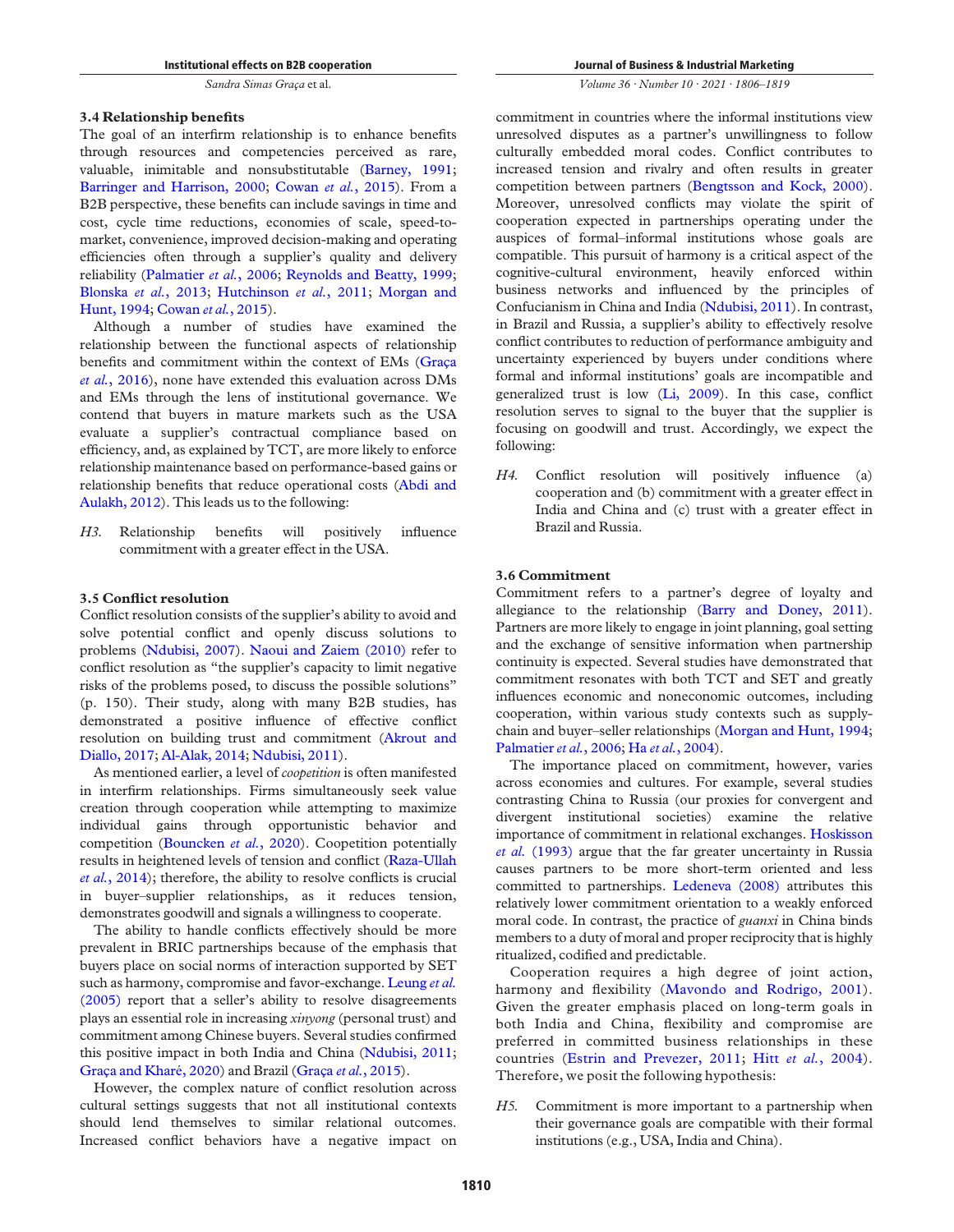## 3.7 Trust

Numerous studies have demonstrated the importance of trust as a mediator to build collaboration and commitment in relational exchanges [\(Dwyer](#page-10-22) et al., 1987; [Anderson and Narus,](#page-9-1) [1990;](#page-9-1) [Morgan and Hunt, 1994;](#page-12-7) [Denize and Young, 2007;](#page-10-23) [Lee](#page-11-24) [and Ha, 2018](#page-11-24)). According to [Doney and Cannon \(1997\)](#page-10-24), trust is multidimensional and defined in terms of an agent's perceived credibility and benevolence toward another. In this study, we define trust in terms of a partner's degree of benevolence or level of good faith in decision-making that considers the welfare of all involved parties ([Doney and](#page-10-24) [Cannon, 1997](#page-10-24)). Consistent with RM literature [\(Morgan and](#page-12-7) [Hunt, 1994](#page-12-7); [Palmatier](#page-12-8) et al., 2006), we examine trust's mediating effects between antecedents and outcomes (i.e. commitment and cooperation). Trusted partners refrain from opportunism and focus on mutual gains to influence commitment in buyer–supplier relationships in both DMs and EMs ([Morgan and Hunt, 1994;](#page-12-7) Ha et al.[, 2004](#page-10-21); [Ulaga and](#page-13-10) [Eggert, 2006](#page-13-10); Chen et al.[, 2011](#page-10-25)).

Consistent with a social fitness perspective, the impact of trust is especially intense in transitioning economies described by [Li](#page-11-7) [\(2009\)](#page-11-7) as operating out of "family-oriented governance." In this case, "partners become members of various networks dedicated to the specific purpose of helping achieve business goals [...] such membership is based on mutual trust" [\(McCarthy](#page-11-0) et al., 2012, p. 30). According to [Peng \(2003\)](#page-12-25), "when the informal enforcement regime is weak, trust can easily be exploited and abused" (p. 279). Thus, within the context of EMs with divergent informal institutions and with low public trust (e.g. Brazil and Russia), a supplier's display of benevolence is essential to demonstrate goodwill intentions which, in turn, increases a buyer's likelihood of greater cooperation and commitment. Therefore, we expect the following:

H6a,b. Trust is more important to partnerships when their governance goals are incompatible with their formal institutions (e.g., Brazil and Russia).

Below is the model depicting the hypothesized relationships [\(Figure 1](#page-5-0)):

# 4. Research methodology

It is widely recognized that "EMs offer research contexts which are considerably disparate to the 'traditional' research context of the HICs" [highly industrialized countries] [\(Burgess and](#page-10-3) [Steenkamp, 2006](#page-10-3), p. 349). To assure an acceptable level of measurement equivalence that would allow for cross-cultural sample comparisons (Hair et al.[, 2010\)](#page-11-25), we followed special measures, standard procedures and recommended guidelines to address comparability of participants and sampling design, measure reliability and validity (e.g. normative, semantic, conceptual, configural and metric equivalence) and data analysis design ([Malhotra](#page-11-26) et al., 1996; [Steenkamp and](#page-13-11) [Baumgartner, 1998](#page-13-11); [Reynolds](#page-12-26) et al., 2003; [Cannon](#page-10-26) et al., [2010\)](#page-10-26).

## 4.1 Survey scales

Survey scales were adapted from existing studies in the field of RM [\(Morgan and Hunt, 1994](#page-12-7); [Palmatier](#page-12-8) et al., 2006), channel

Volume 36 · Number 10 · 2021 · 1806–1819

<span id="page-5-0"></span>Figure 1 Hypothesized model



Notes: H<sub>1</sub>, H<sub>2</sub> and H<sub>2</sub> are moderated by *Rugulatory* Institutional Environments (e.g., US);  $H_a$  is moderated by *Cultural-Cognitive* Institutional Environments (e.g., BRIC); H<sub>s</sub> is moderated by Convergent Institutional Environments (US and India and China); H<sub>c</sub> is moderated by *Divergent* Institutional Environments (Brazil and Russia)

communication and buyer–supplier relationships [\(Anderson](#page-9-1) [and Narus, 1990](#page-9-1); [Doney and Cannon, 1997](#page-10-24); [Barry and Doney,](#page-9-20) [2011;](#page-9-20) Mohr et al.[, 1996](#page-12-20); [Mohr and Spekman, 1994;](#page-12-17) [Ndubisi,](#page-12-22) [2007;](#page-12-22) [Reynolds and Beatty, 1999\)](#page-12-21). Scales were designed on a seven-point Likert scale, anchored with "strongly disagree" and "strongly agree" and are available from authors upon request.

The original English version of the survey was translated by the bilingual and bicultural authors to Portuguese, Chinese and Russian. The translated versions were then back-translated by professional translators and analyzed by the researchers themselves. We also solicited the advice of bilingual external experts on the meaning of each item in both the original and the translated survey versions [\(Malhotra](#page-11-26) et al., 1996; [Craig and](#page-10-27) [Douglas, 2005](#page-10-27)). Following recommendations of the external experts, we provided additional cues for certain items and simplified the sentence to clarify meaning if needed. In India, the survey was not translated as respondents are well versed in English as their primary business language; however, we sought the advice of experts in India who suggested a few changes to ensure conceptual equivalence. The surveys were pretested with practitioners prior to being administered to participants. No concerns were raised about the meaning of the items during the pilot tests, suggesting that the survey questions were equally understood and accepted in all cultures.

## 4.2 Data collection

To assure comparability within and across all country groups and confirm that "any differences observed are not due to sample differences" [\(Reynolds](#page-12-26) et al., 2003, p. 82), we sampled key informants from the same geographic location within each country. To further warrant shared commonalities such as job titles and task responsibilities [\(Craig and Douglas, 2005\)](#page-10-27), responses were solicited from buyers or purchasing managers. Respondents were members of Chambers of Commerce located in Florida in the USA, Salvador in Brazil and Shanghai in China. In India, participants were primarily from Maharashtra and were associated with a Mumbai-based marketing consulting agency. In Russia, data were collected from Central and Eastern parts of the country from buyers affiliated with two noncommercial organizations of business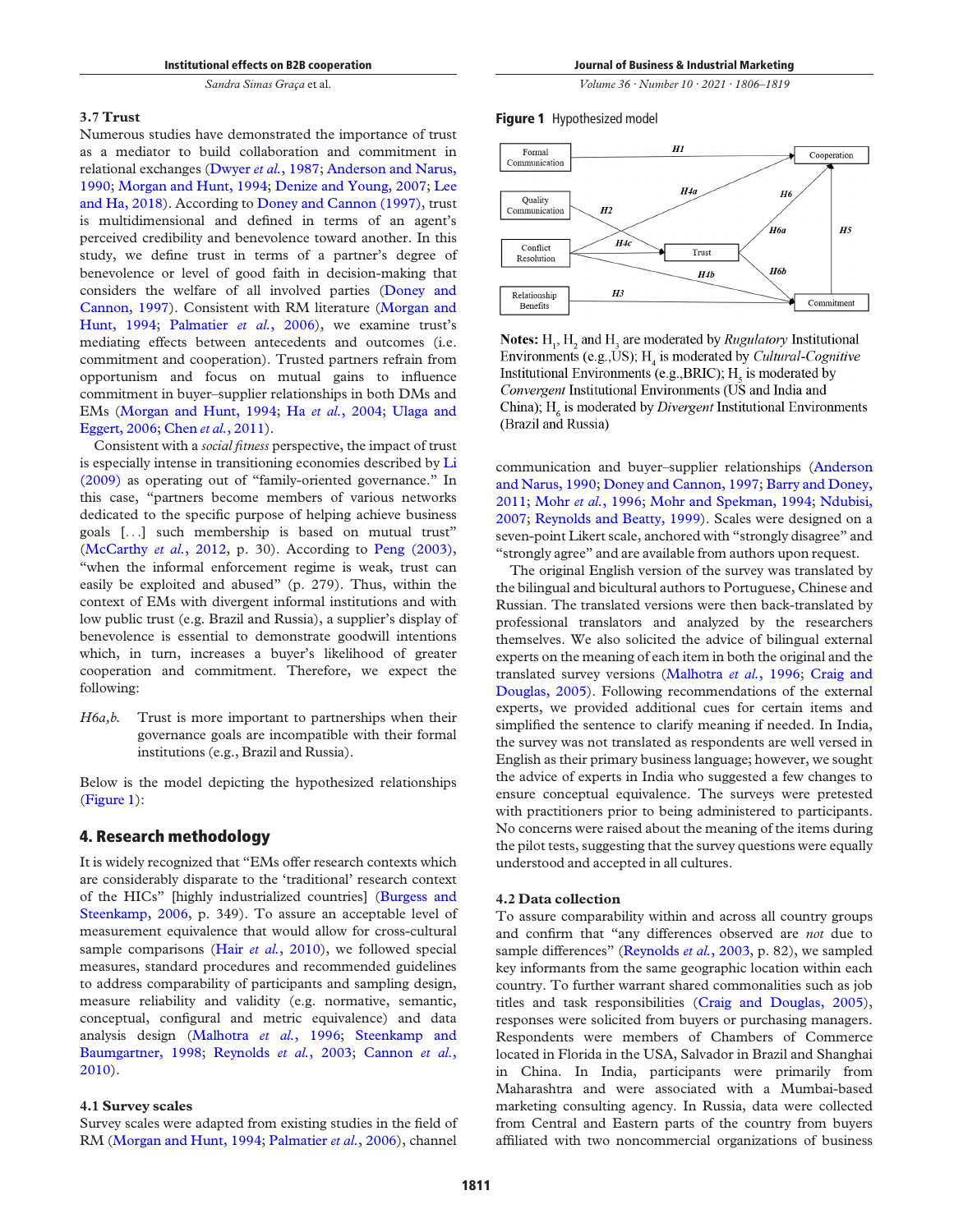leaders (Agency of Strategic Initiatives and VneshTorgKlub). In all countries, the responses were solicited from a random sample of the organizations' members, and to assist participants in answering the survey in a similar manner and reduce invariance and method biases ([Podsakoff](#page-12-27) et al., 2003), all respondents received the same instructions. Participants were instructed to select a supplier that was neither their largest nor their sole provider of a service or product. The chosen supplier also had to be engaged in business with the respondent's firm for at least two years.

In the USA and Russia, data were collected exclusively via the online version of the survey with response rates of 13.2% and 12%, respectively. In China and Brazil, the online response rates were low. Following recommendations by Chamber officials to conduct business face-to-face, we delivered the paper version of the survey in person to a sample of members selected randomly from Chambers' databases ([Malhotra](#page-11-26) et al., [1996\)](#page-11-26). Nearly 100% response rate was achieved in Brazil, China and India. Nonresponse bias was not a concern in these countries. The differences in means of early versus late responses ([Armstrong and Overton, 1977\)](#page-9-21) were tested in the USA and Russia subsamples; no significant differences were found. The distribution of the demographic variables related to length of relationship (e.g.  $1-5$ ,  $6-10$  or  $>10$  years), job task (e.g. buyer and nonbuyer) and firm's main offerings (product vs. service) is uniform across countries. The final sample sizes were as follows: USA  $(n = 169)$ , Brazil  $(n = 110)$ , China  $(n = 100)$ , Russia  $(n = 100)$  and India  $(n = 100)$ .

#### 4.3 Measurement validity and reliability

Scale internal consistency and validity were assessed separately for two subsamples representing two institutional environments characterized by [Scott \(1995\)](#page-12-15): USA (regulatory) and BRIC (cultural-cognitive). In both subsamples, measured scales demonstrated excellent internal consistency as the composite reliability for each latent variable exceeded 0.80 (Hair et al.[, 2010\)](#page-11-25), with the exception of "formal communication" (Cronbach's alpha = 0.77) in BRIC. The item factor loadings for both subsamples exceeded a threshold of 0.70 (Hair et al.[, 2010](#page-11-25)) with the exception of four items having loadings above 0.60, but less than 0.70, and one item with a loading of 0.58 in the BRIC subsample. However, scale reliability and overall psychometrics are expected to be lower in EMs than in DMs [\(Burgess and Steenkamp, 2006\)](#page-10-3). Next, average variance extracted (AVE) for constructs in both subsamples exceeded the recommended threshold of 0.50 (Hair et al.[, 2010](#page-11-25); [Fornell and Lacker, 1981\)](#page-10-28), thereby providing initial evidence of convergent validity. The correlation matrices for the USA and BRIC subsamples demonstrate further evidence of discriminant validity as the square root of the AVEs for the latent constructs exceeded the correlations between distinct variables [\(Churchill, 1979\)](#page-10-29).

Additionally, we assessed the heterotrait-monotrait ratio (HTMT) of the constructs' correlations using [Henseler](#page-11-27) et al. [\(2015\)](#page-11-27)'s method and by calculating "the average of the heterotrait-heteromethod correlations (e.g. the correlations of indicators across constructs measuring different phenomena), relative to the average of the monotrait-heteromethod correlations (e.g. the correlations of indicators within the same construct)" (p. 121). Smaller ratios indicated greater Volume 36 · Number 10 · 2021 · 1806–1819

discriminant validity between constructs. The estimated HTMT ratios were less than the more rigorous and recommended threshold of 0.85.

Confirmatory factor analysis was conducted for the combined sample and two subsamples to further assess convergent validity and measurement model invariance. The global fit of the measurement model was excellent for the combined sample of USA and BRIC countries  $(\chi^2_{(559)} = 599.863, p < 0.01;$ comparative fit index (CFI) =  $0.94$ ; incremental fit index (IFI) = 0.94; normed fit index (NFI) =  $0.92$ ; root mean square error of approximation  $(RMSEA) = 0.068$  and for the USA subsample  $(\chi^2_{(169)} = 378.256, p < 0.01; \text{ CFI} = 0.93; \text{ IFI} = 0.94; \text{ NFI} =$ 0.90; RMSEA = 0.086). Although lower, the fit statistics for the BRIC subsample  $(\chi^2_{(390)} = 551.343, p < 0.01; \text{ CFI} = 0.91;$ IFI =  $0.91$ ; NFI =  $0.88$ ; RMSEA =  $0.077$ ) were still within acceptable range (Hair et al.[, 2010](#page-11-25)). Adequate global model fit with low modification indices suggested a lack of alternative factor structure and provided further evidence of configural invariance of measurement models for the two subsamples. Furthermore, metric invariance was examined and evidence of partial metric invariance was found. The USA and BRIC measurement models demonstrated an acceptable level of common structure, thus, allowing for multigroup analyses to be conducted ([MacKenzie](#page-11-28) et al., 2011).

Given the systematic nature of this study's survey, the measured items were examined for common method variance (CMV) using Harman's single factor test. No factor explaining more than 50% of the variance emerged from the unrotated solution constrained to a single factor. Then, to statistically control for potential CMV bias, we used the single-latent-factor approach suggested by [Podsakoff](#page-12-27) et al. (2003) for "estimating method biases at the measurement level and controlling measurement error" (p. 895). Method variance is known to inflate or deflate the observed relationships; therefore, the reported values of the estimated structural model are adjusted for common method bias.

## 5. Results

Covariance-based SEM in AMOS was selected to test the proposed hypotheses. Hypotheses about relationship strength in country subgroups (H1–H3) were examined using multigroup analysis (e.g.  $USA_{(n = 169)}$  representing regulatory institution and BRIC<sub>(n = 410)</sub> representing cultural-cognitive institutions) [\(Scott, 1995](#page-12-15)) and hypotheses  $(H4-H6)$  using multigroup analysis (e.g. India-China<sub>(n = 200)</sub> representing convergent outcomes and Brazil-Russia<sub>(n = 210)</sub> representing divergent outcomes) ([Helmke and Levitsky, 2004](#page-11-13)). Significant path differences between country subsamples were tested by calculating the critical ratios for differences between parameters matrix to assess the z-scores for the difference for each parameter between groups [\(Byrne, 2004](#page-10-30)). Results of the multigroup analyses are summarized in [Table 1.](#page-7-0)

Additionally, we performed tests for the mediating effects of trust and commitment between the antecedent (conflict resolution) and the outcome (cooperation) using procedures outlined by [Baron and Kenny \(1986\)](#page-9-22). We used the bootstrapping technique suggested by [Preacher and Hayes](#page-12-28) [\(2008\)](#page-12-28) to calculate the confidence intervals and confirm the mediation and to estimate indirect effects and their significance and statistical difference between groups. Full mediation is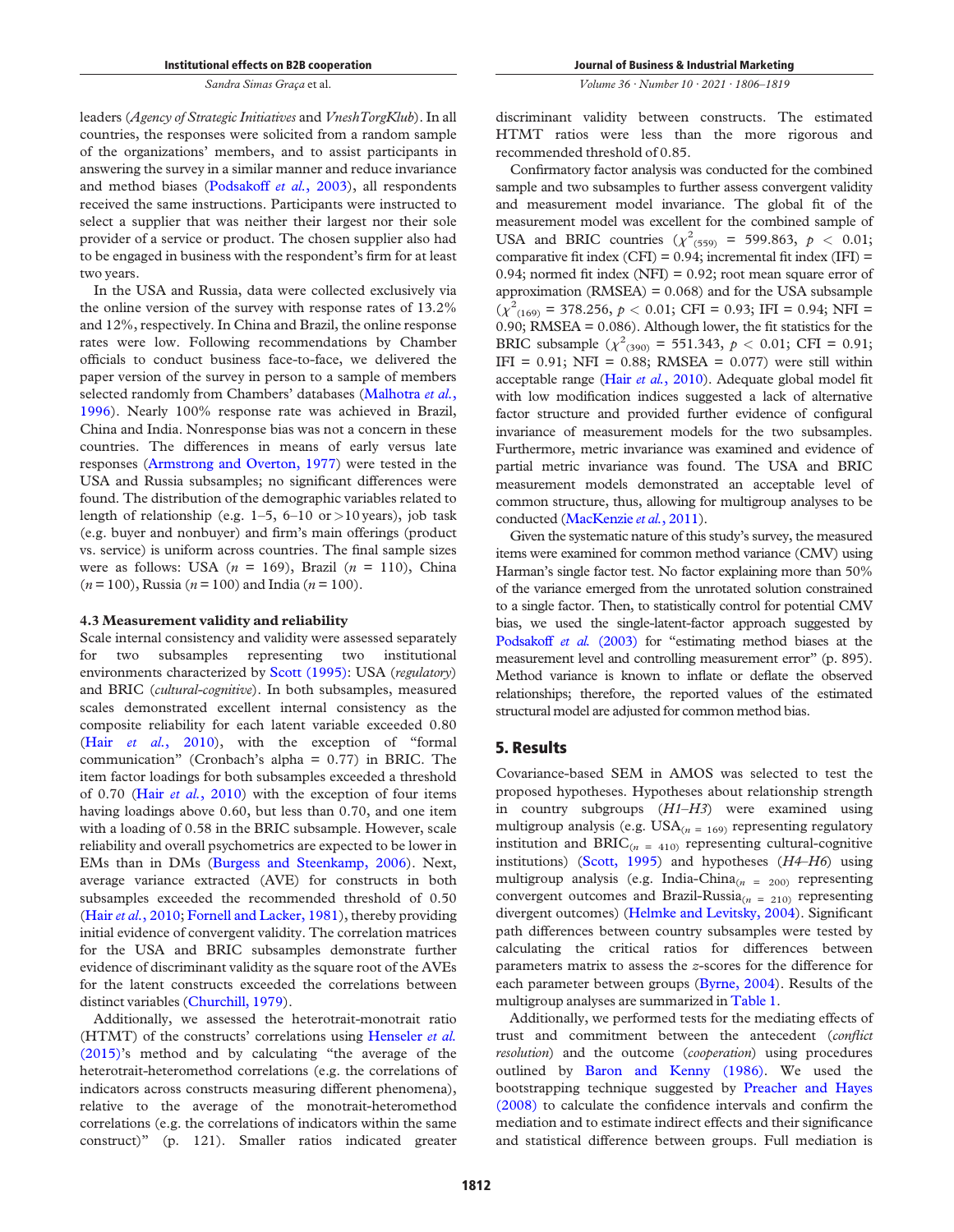Volume 36 · Number 10 · 2021 · 1806–1819

### <span id="page-7-0"></span>Table 1 Multigroup analysis results

|                                                            | Standardized paths ( $\beta$ ) |             |            | z-scores        |               |               |
|------------------------------------------------------------|--------------------------------|-------------|------------|-----------------|---------------|---------------|
| <b>Hypotheses and relationships</b>                        | <b>USA</b>                     | <b>BRIC</b> |            | <b>USA/BRIC</b> |               |               |
| <i>H1</i> : formal communication $\rightarrow$ Cooperation | $0.14***$                      | $-0.21***$  |            | $-4.323***$     |               |               |
| <i>H2</i> : quality communication $\rightarrow$ Trust      | $0.46***$                      | $0.27***$   |            | $-2.163**$      |               |               |
| H3: relationship benefits $\rightarrow$ Commitment         | $0.42***$                      | $-0.07$ ns  |            | $-2.293**$      |               |               |
|                                                            | <b>USA</b>                     | India-      | Brazil-    | USA/            | USA/          | India-China/  |
|                                                            |                                | China       | Russia     | India-China     | Brazil-Russia | Brazil-Russia |
| <i>H4a</i> : conflict resolution $\rightarrow$ Cooperation | $0.20**$                       | $0.38***$   | $0.22***$  | 1.908*          | ns            | ns            |
| <i>H4b:</i> conflict resolution $\rightarrow$ Commitment   | $0.20**$                       | $0.62***$   | $0.15$ ns  | $3.057***$      | ns            | $-3.072***$   |
| <i>H4c</i> : conflict resolution $\rightarrow$ Trust       | $0.45***$                      | $0.46***$   | $0.61***$  | ns              | $2.453**$     | $2.596***$    |
| H5: commitment's importance                                |                                |             |            |                 |               |               |
| Commitment $\rightarrow$ Cooperation                       | $0.14***$                      | $0.18***$   | $-0.05$ ns | ns              | $-1.847*$     | $-2.301**$    |
| H6: trust's importance                                     |                                |             |            |                 |               |               |
| <i>H6a</i> : trust $\rightarrow$ Cooperation               | $0.39***$                      | $0.19**$    | $0.47***$  | ns              | ns            | ns            |
| $H6b$ : trust $\rightarrow$ Commitment                     | $0.13$ ns                      | $0.12$ ns   | $0.41***$  | ns              | $2.453**$     | $2.355***$    |
| <b>Control variables</b>                                   |                                |             |            |                 |               |               |
| Length of relationships $\rightarrow$ Cooperation          | $0.03$ ns                      | $-0.02$ ns  | $-0.04$ ns |                 |               |               |

Notes:  $***p$ -value  $<$  0.01;  $^{**}p$ -value  $<$  0.05;  $^*p$ -value  $<$  0.10; z-scores critical ratios;  $n_{\sf US}=$  169,  $n_{\sf India\it{-China}}=$  200,  $n_{\sf Brazil\it{-Russia}}=$  190. Model fit USA:  $\chi^2_{(169)}=$ 378.256, p-value  $<$  0.01; CFI = 0.93; IFI = 0.94; NFI = 0.90; RMSEA = 0.086;  $R^2_{\rm \, Tust}$  = 75%;  $R^2_{\rm \, commitment}$  = 51%;  $R^2_{\rm \, Corporation}$  = 59%. Model fit BRIC:  $\chi^2_{\rm \, (390)}$  = 551.343, p-value  $<$  0.01; CFI = 0.91; IFI = 0.91; NFI = 0.88; RMSEA = 0.077; India-China:  $R^2_{\rm Trust}$  = 62%;  $R^2_{\rm Committee}$  = 40%;  $R^2_{\rm cooperation}$  = 38%. Brazil-Russia:  $R^2$ <sub>Trust</sub> = 57%;  $R^2$ <sub>Commitment</sub> = 44%;  $R^2$ <sub>Cooperation</sub> = 27%

demonstrated when the direct effect of an antecedent on an outcome diminishes to the point of nonsignificance in the presence of a mediator and the indirect effect is significant. Partial mediation is demonstrated when the direct effect of an antecedent on an outcome diminishes, but it remains significant in the presence of the mediator and the indirect effect is significant.

Results of the multigroup analyses suggest that institutional governance, whether formal or informal, moderates some relationships between antecedents and outcomes. H1, H2, H3, H4b, H4c and H5 are all supported. We did not find support for  $H4a$ , but we found partial support for H6. Consistent with other similar studies, trust is found to be a key mediating variable ([Morgan and Hunt,](#page-12-7) [1994;](#page-12-7) [Palmatier](#page-12-8) et al., 2006) for all groups. Trust drives cooperation universally, but its direct impact on commitment is greater in Brazil and Russia as demonstrated by H6b partial support. Commitment partially mediates the relationship between conflict resolution and cooperation only for the India-China sample, but its direct influence on cooperation is positive and significant in the USA, India and China, as demonstrated by *H6a* full support.

The estimated model provides high explanatory power in the USA sample. For the BRIC subsamples, the total variance explained in the model is somewhat lower. This indicates that there are other factors outside the scope of this study's framework driving cooperation in transitioning markets. We explore these factors further in the next sections.

# 6. Discussion of the results

The role of trust as a mediator between conflict resolution and cooperation is demonstrated for all country groups. In Brazil and Russia, trust also has a positive impact on commitment, indicating that trust is the most important factor for relationship maintenance and commitment in countries with divergent institutional environments and a high degree of uncertainty in transaction-level governance.

Commitment is found to drive cooperation in the USA and India/China, suggesting that, whether driven by cost reduction or personal ties, expectation of relationship longevity drives cooperation in countries under regulatory institutional governance or convergent institutional environments. Commitment, however, partially mediates the relationship between conflict resolution and cooperation in India and China. This finding indicates that a supplier's ability to resolve conflicts drives cooperation in these two countries directly and indirectly through commitment. Overall, the results support the importance of reciprocity between committed partners in India and China.

The impact of formal communication on cooperation is only positive in the USA. One possible explanation for the negative effects of formal communication on cooperation in the BRIC countries is that formal channels of communication, if available there, are not used as the primary mechanism for interaction between buyers and suppliers. Meetings and discussions regarding the terms of a contract may occur under more informal and social environments in EMs than in DMs. As expected, quality communication's direct and indirect influences on trust are significantly greater in the USA than the BRIC group. In addition, the focus on efficiency and costreduction explains the strong effect of relationship functional benefits on commitment in the USA. The results in the BRIC nations may reflect the overwhelming influence that a supplier's ability to resolve conflicts has on relationship maintenance, which may contribute to the insignificant effect of functional benefits on commitment.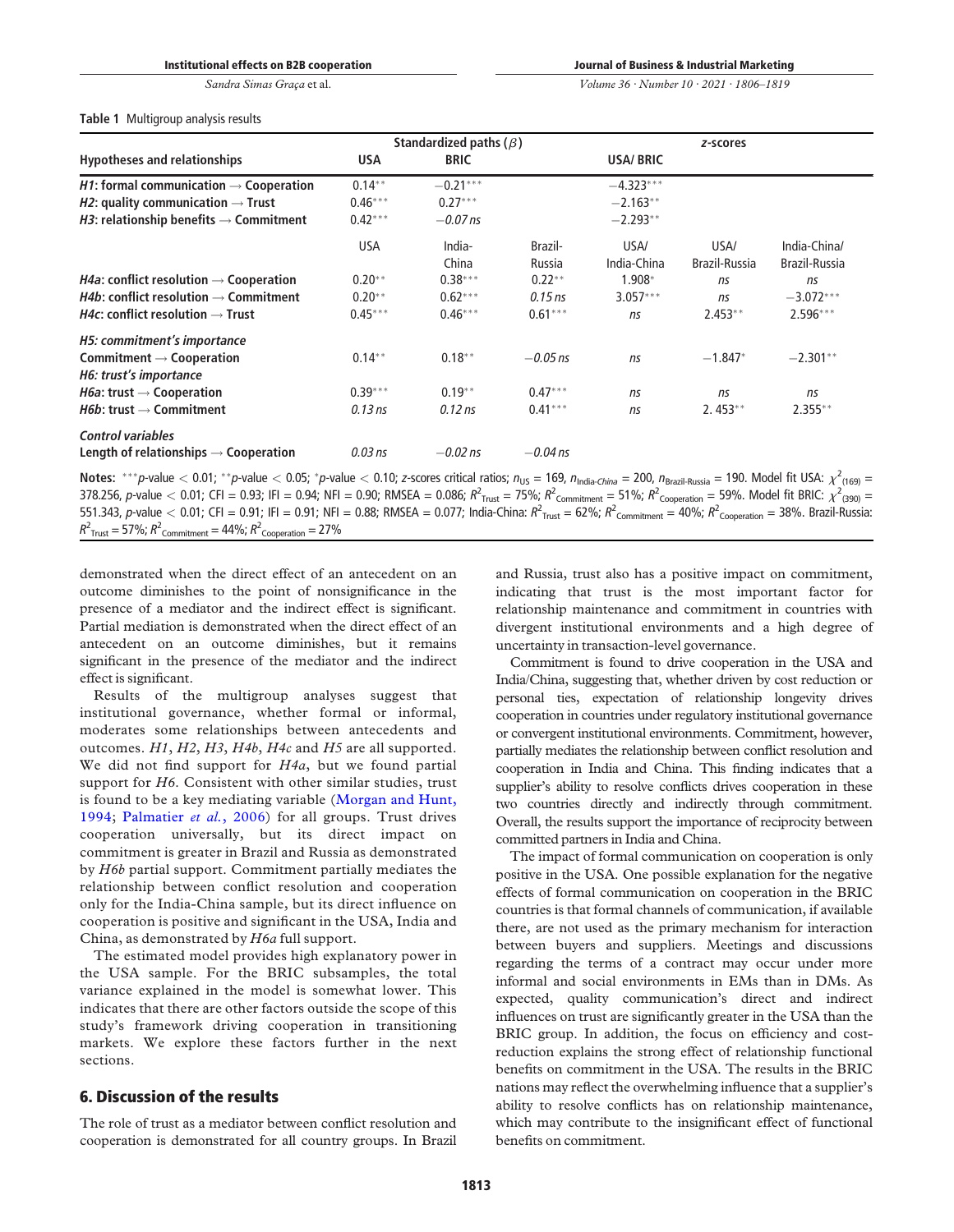Taken together, the estimated effects of conflict resolution on cooperation, trust and commitment support our argument that dispute resolution serves different functions under distinct institutional governances in transition economies. Although the direct impact of conflict resolution on cooperation is greater in India and China than in Brazil and Russia, the difference is not statistically significant. In India and China, dispute resolution is a mechanism that demonstrates a supplier's propensity to maintain relationship harmony, whereas in Brazil and Russia, a supplier's ability to resolve conflicts effectively demonstrates goodwill intentions.

# 7. Contribution and implications

The intent of this research was twofold. First, the study examines differences in the institutional characteristics across DM and EM firms and their influence on relational exchange behavior. We find support for differences in the effects of formal and informal institutions on relational exchange governance across DMs and EMs. Second, we examine differences in institutional characteristics across EM firms with supportive and unsupportive formal institutions and their influence on relational exchange behaviors. Our study provides support for the moderating effects of institutional support on relationship marketing frameworks.

In addition, the study advances an understanding of how institutional environments challenge the generalization of the cooperation-building process by contrasting the dominating governance arrangements in DMs with those of EMs. Our research concludes that indigenous institutional environments do in fact affect the monitoring and management of relational exchanges. As most research extends a US-centric perspective [\(Biggemann and Fam, 2011](#page-9-5)), our test of traditional frameworks across the USA and BRIC nations provides new insights on the way buyers navigate through their institutional voids.

Buyers from the USA, for example, operate under effective regulatory institutions that lend themselves to contractual forms of governance. This explains why much of the research on buyer–supplier cooperation still emphasizes the TCToriented approach to monitoring and managing relational exchanges. The stronger emphasis placed by the USA on functional benefits, formal means of communication and quality communication supports a TCT perspective that contractual governance works best in effective formal institutional environments. Partnerships in these settings focus on performance-oriented practices backed by legally enforceable agreements to resolve disputes and encourage task coordination, and compliance monitoring systems for gauging a supplier's competence and fulfillment of obligations. The implication for suppliers working with buyers in DMs is clear. They should focus on the task environment and performance aspects of communication and benefits found to affect commitment more positively within DM firms.

Using Brazil and Russia as proxies, our study further concludes that supplier goodwill is paramount to managing relational exchanges with buyers that rely upon unsupportive informal institutions whose goals conflict with those of the surrounding formal institutions (i.e. divergent outcomes). The higher emphasis placed in Brazil and Russia on building Journal of Business & Industrial Marketing

Volume 36 · Number 10 · 2021 · 1806–1819

trusting relationships supports a SET perspective that relational governance works best when the outcomes of formal and informal institutions diverge. Partnerships in these settings focus on relational ties backed by private networks and favorexchanging practices that are often tenuous and idiosyncratic, and a socialization process for gauging a supplier's goodwill intentions and sentiments of solidarity. There are numerous implications for suppliers dealing with Brazilian or Russian buyers. Trust is of paramount importance and needs to be established before a commitment is attained. Cooperation is experienced between trusted-partners only, so suppliers should expect buyers in these countries to refrain from committing or cooperating until the suppliers have demonstrated goodwill intentions.

Finally, using India and China as proxies, our study concludes that a supplier's social capital is key to the management of relational exchange with buyers that rely upon informal institutions whose goals are compatible with those of the surrounding formal institutions (i.e. convergent outcomes). The higher emphasis placed in India and China on building enduring and cooperative relationships supports a SET perspective as well. In this case, relational governance also works best when the outcomes of formal and informal institutions converge and they support one another. Partnerships revolve around social capital-based business networks that honor relational norms of reciprocity deeply rooted in heritage-based traditions, and encourage harmony and a commitment to favor indebtedness. Suppliers dealing with Chinese and Indian buyers and seeking to establish longterm cooperative relationships should focus on addressing conflicts before they are manifested and discussing solutions to possible conflicts in an open manner when manifested. Furthermore, the ability to resolve conflicts is crucial in buyer– supplier relationships as it reduces potential tension present in coopetition-prone relationships.

A major contribution of this study is the advancement of cooperative buyer–supplier relationships theory and the development of frameworks that permit a more contemporary perspective on what factors drive B2B relational exchanges in both DMs and EMs. As the Western-dominated literature on buyer–supplier relationships has not sufficiently examined the intricacies in institutional characteristics that shape buyer behaviors in EMs [\(Burgess and Steenkamp, 2006](#page-10-3)), the results are especially valuable to firms expanding to EMs. Moreover, results give credence to literature claims that "institutional environments are a more relevant driver of managerial decision-making than perceptions regarding the host market's cultural distance" [\(Sartor and Beamish, 2014](#page-12-29), p. 1075). Particularly in the context of our study, results demonstrate that the presence of strong informal institutions alone is not sufficient to explain interfirm relationships and cooperative behaviors. This study also has significant managerial implications. When suppliers from developed economies attempt relationships with buyers in EMs, they run a risk that their assumed practices will not calibrate with their targeted buyers ([Rottig, 2016](#page-12-13)). For instance, they may inadvertently pressure their buyers into formalizing their relationships, whereas our study reports a negative relationship between formal communication and cooperation in the BRIC countries.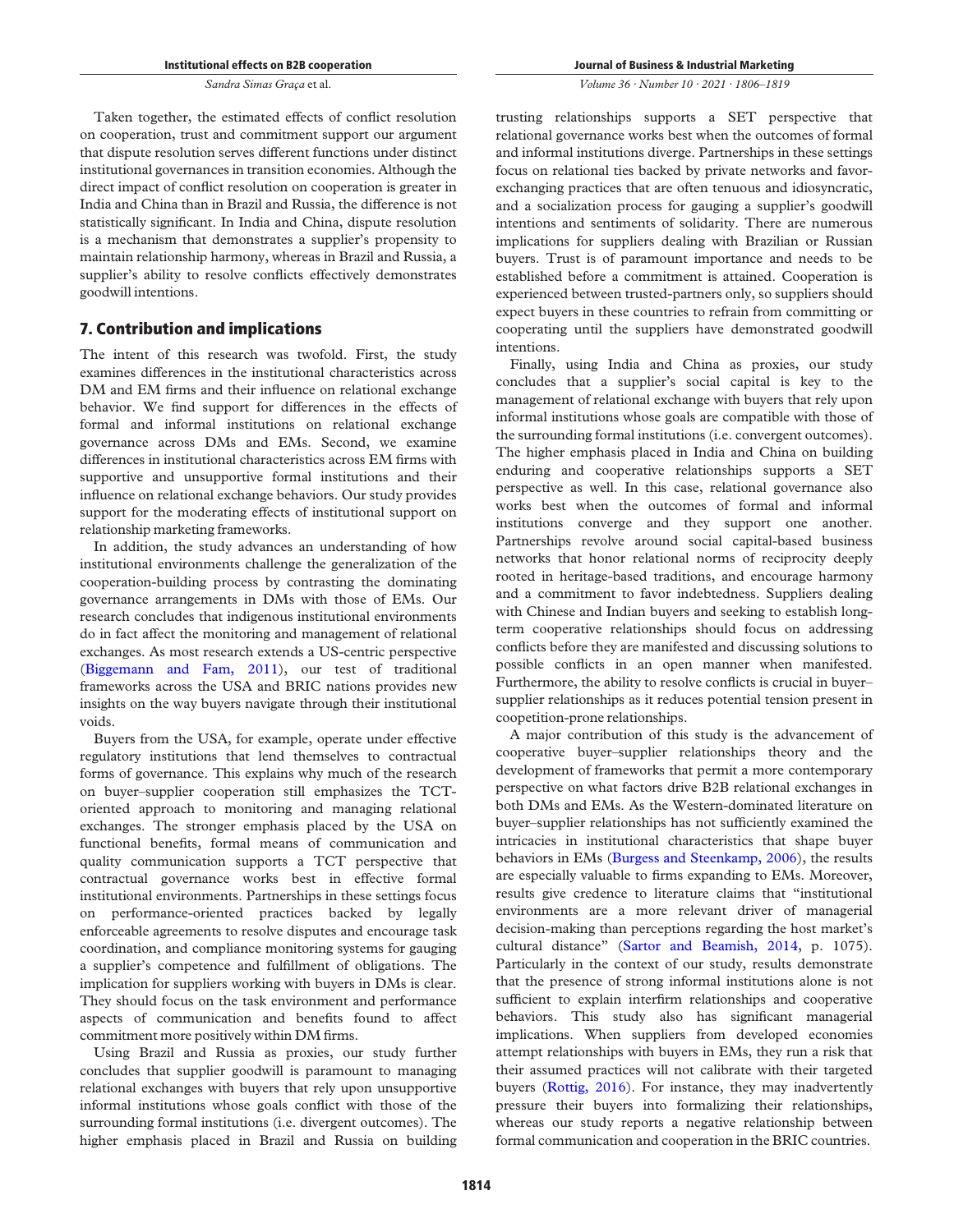## 8. Limitations and future research

This study is not free from limitations. First, we have included the USA and the four BRIC countries as representatives of DMs and EMs; therefore, results cannot be generalized to other countries without further investigation. Despite the extra measures taken to assure equivalence of the survey across all samples, misinterpretation of some survey questions cannot be ruled out. Additionally, this study represents a snapshot of a buyer's cooperation building process; results are not generalizable in a longitudinal manner. Despite the limitations, this study provides a much needed research approach by treating the role of institutional environment, rather than culture, as a moderator. Results provide substantive support to test existing frameworks and encourage a generalized body of theory development where institutional contexts serve as boundary conditions.

Research opportunities stemming from these institutional insights are numerous. Given the lower explanatory power of the model in the BRIC countries, further examination of institutional governance is encouraged to include other constructs. Other variables such as dependence on supplier, similarity and seller expertise have been found to impact trust and commitment and consequently influence cooperation positively ([Palmatier](#page-12-8) et al., 2006). Finally, further research is suggested for developing new grounding theories and constructs not yet advanced in developed nation frameworks that better represent the development of B2B cooperative relationship behaviors in distinct EM contexts.

## **References**

- <span id="page-9-3"></span>Abdi, M. and Aulakh, P.S. (2012), "Do country-level institutional frameworks and interfirm governance arrangements substitute or complement in international business relationships?", Journal of International Business Studies, Vol. 43 No. 5, pp. 477-497.
- <span id="page-9-11"></span>Achrol, R.S. (1997), "Changes in the theory of interorganizational relations in marketing: toward a network paradigm", Journal of the Academy of Marketing Science, Vol. 25 No. 1, pp. 56-71.
- <span id="page-9-10"></span>Akrout, H. and Diallo, M.F. (2017), "Fundamental transformations of trust and its drivers: a multi-stage approach of business-to-business relationships", Industrial Marketing Management, Vol. 66, pp. 159-171.
- <span id="page-9-19"></span>Al-Alak, B.A. (2014), "Impact of marketing activities on relationship quality in the Malaysian banking sector", *Journal* of Retailing and Consumer Services, Vol. 21 No. 3, pp. 347-356.
- <span id="page-9-0"></span>Anderson, E. and Weitz, B. (1989), "Determinants of continuity in conventional industrial channel dyads", Marketing Science, Vol. 8 No. 4, pp. 310-323.
- <span id="page-9-1"></span>Anderson, J.C. and Narus, J.A. (1990), "A model of distributor firm and manufacturer firm working partnerships", *Journal of* Marketing, Vol. 54 No. 1, pp. 42-58.
- <span id="page-9-21"></span>Armstrong, S.J. and Overton, T.S. (1977), "Estimating nonresponse bias in mail surveys", *Journal of Marketing* Research, Vol. 14 No. 3, pp. 396-402.
- <span id="page-9-12"></span>Ayers, D., Dahlstrom, R. and Skinner, S.J. (1997), "An exploratory investigation of organizations antecedents to new

Volume 36 · Number 10 · 2021 · 1806–1819

product success", Journal of Marketing Research, Vol. 34 No. 1, pp. 107-116.

- <span id="page-9-4"></span>Bai, X., Sheng, S. and Li, J.J. (2016), "Contract governance and buyer–supplier conflict: the moderating role of institutions", Journal of Operations Management, Vol. 41 No. 1, pp. 12-24.
- <span id="page-9-16"></span>Barney, J. (1991), "Firm resources and sustained competitive advantage", Journal of Management, Vol. 17 No. 1, pp. 99-99.
- <span id="page-9-22"></span>Baron, R.M. and Kenny, D.A. (1986), "The moderatormediator variable distinction in social psychological research: conceptual, strategic, and statistical considerations", *Journal* of Personality and Social Psychology, Vol. 51 No. 6, pp. 1173-1182.
- <span id="page-9-17"></span>Barringer, B.R. and Harrison, J.S. (2000), "Walking a tightrope: creating value through interorganizational relationships", Journal of Management, Vol. 26 No. 3, pp. 367-403.
- <span id="page-9-6"></span>Barry, J.M., Dion, P. and Johnson, W. (2008), "A crosscultural examination of relationship strength in B2B services", Journal of Services Marketing, Vol. 22 No. 2, pp. 114-135.
- <span id="page-9-20"></span>Barry, J.M. and Doney, P.M. (2011), "Cross-cultural examination of relationship quality", Journal of Global Marketing, Vol. 24 No. 4, pp. 305-323.
- <span id="page-9-13"></span>Bengtsson, M. and Kock, S. (2000), "Coopetition" in business networks – to cooperate and compete simultaneously", Industrial Marketing Management, Vol. 29 No. 5, pp. 411-426.
- <span id="page-9-7"></span>Berger, R., Barnes, B.R., Konwar, Z. and Singh, R. (2020), "Doing business in Indian: the role of jaan-pehchaan", Industrial Marketing Management, Vol. 89.
- <span id="page-9-8"></span>Berger, R., Herstein, R., Silbiger, A. and Barnes, B.R. (2017), "Developing international business relationships in a Russian context", Management International Review, Vol. 57 No. 3, pp. 441-471.
- <span id="page-9-5"></span>Biggemann, S. and Fam, K.-S. (2011), "Business marketing in BRIC countries", Industrial Marketing Management, Vol. 40 No. 1, pp. 5-7.
- <span id="page-9-18"></span>Blonska, A., Storey, C., Rozemeijer, F., Wetzels, M. and De Ruyter, K. (2013), "Decomposing the effect of supplier development on relationship benefits: the role of relational capital", Industrial Marketing Management, Vol. 42 No. 8, pp. 1295-1306.
- <span id="page-9-14"></span>Bouncken, R.B. and Fredrich, V. (2016), "Learning in coopetition: alliance orientation, network size, and firm types", Journal of Business Research, Vol. 69 No. 5, pp. 1753-1758.
- <span id="page-9-15"></span>Bouncken, R.B., Fredrich, V., Ritala, P. and Kraus, S. (2020), "Value-creation-capture-equilibrium in new product development alliances: a matter of coopetition, expert power, and alliance importance", Industrial Marketing Management, Vol. 90.
- <span id="page-9-2"></span>Brito, L.A., Brito, E.P. and Hashiba, L.H. (2014), "What type of cooperation with suppliers and customers leads to superior performance", Journal of Business Research, Vol. 67 No. 5, pp. 952-959.
- <span id="page-9-9"></span>Brown, J.R., Dev, C.S. and Lee, D.-J. (2000), "Managing marketing channel opportunism: the efficacy of alternative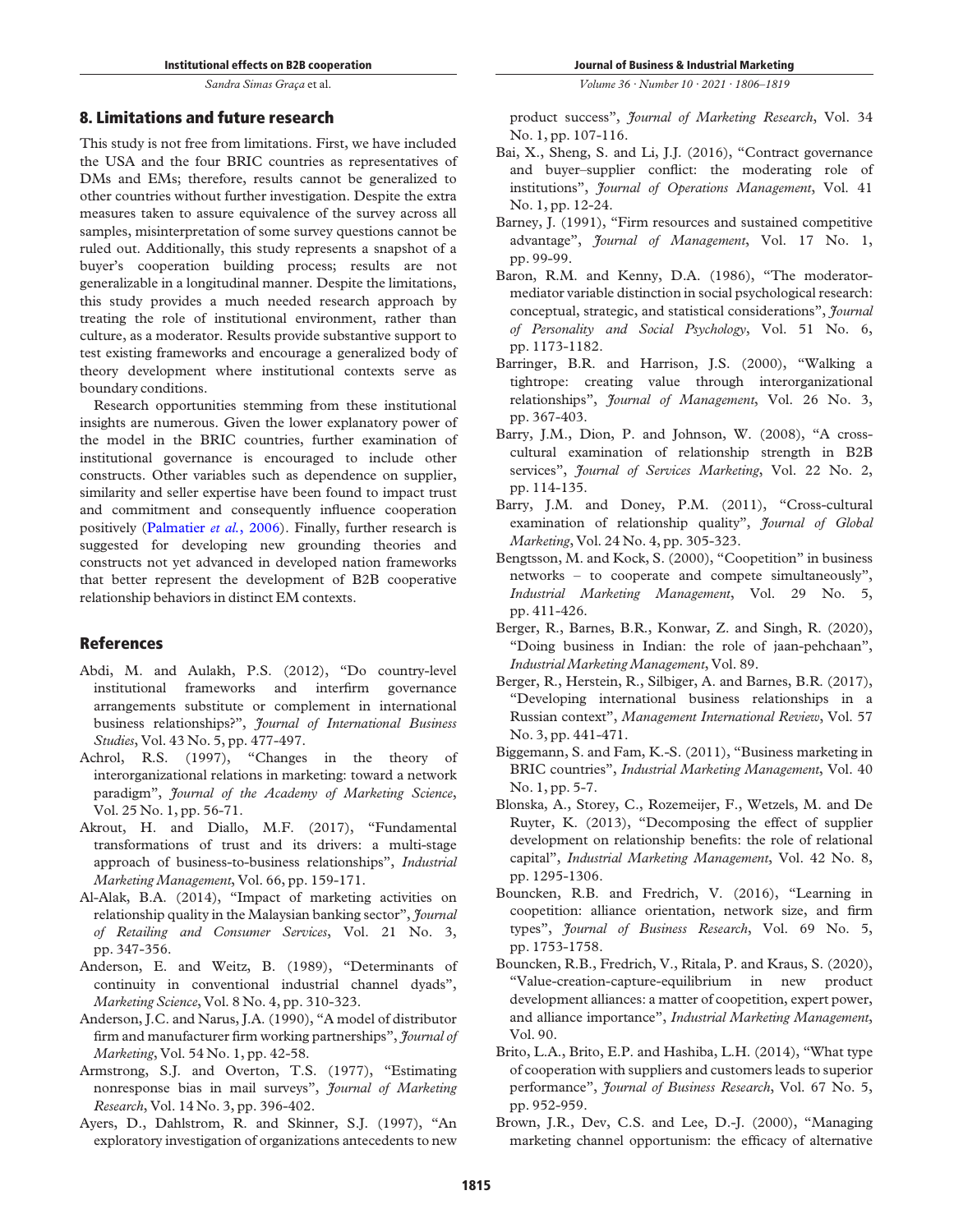governance mechanisms", Journal of Marketing, Vol. 64 No. 2, pp. 51-65.

- <span id="page-10-3"></span>Burgess, S.M. and Steenkamp, J.-B.E. (2006), "Marketing renaissance: how research in emerging markets advances marketing science and practice", International Journal of Research in Marketing, Vol. 23 No. 4, pp. 337-356.
- <span id="page-10-30"></span>Byrne, B.M. (2004), "Testing for multigroup invariance using AMOS graphics: a road less traveled", Structural Equation Modeling: A Multidisciplinary Journal, Vol. 11 No. 2, pp. 272-300.
- <span id="page-10-1"></span>Cai, S., Jun, M. and Yang, Z. (2010), "Implementing supply chain information integration in China: the role of institutional forces and trust", Journal of Operations Management, Vol. 28 No. 3, pp. 257-268.
- <span id="page-10-2"></span>Cai, S. and Yang, Z. (2008), "Development of cooperative norms in the buyer–supplier relationship: the Chinese experience", The Journal of Supply Chain Management, Vol. 44 No. 1, pp. 55-70.
- <span id="page-10-26"></span>Cannon, J.P., Doney, P.M., Mullen, M.R. and Petersen, K.J. (2010), "Building long-term orientation in buyer-supplier relationships: the moderating role of culture", *Journal of* Operations Management, Vol. 28 No. 6, pp. 506-521.
- <span id="page-10-0"></span>Cao, Z. and Lumineau, F. (2015), "Revisiting the interplay between contractual and relational governance: a qualitative and meta-analytic investigation", Journal of Operations Management, Vols 33/34 No. 1, pp. 15-42.
- <span id="page-10-4"></span>Cavusgil, S.T., Deligonul, S. and Zhang, C. (2004), "Curbing foreign distributor opportunism: an examination of trust, contracts, and the legal environment in international channel relationships", Journal of International Marketing, Vol. 12 No. 2, pp. 7-27.
- <span id="page-10-25"></span>Chen, Z., Huang, Y. and Sternquist, B. (2011), "Guanxi practice and Chinese buyer–supplier relationships: the buyer's perspective", Industrial Marketing Management, Vol. 40 No. 4, pp. 569-580.
- <span id="page-10-29"></span>Churchill, G.A. (1979), "A paradigm for developing better measures of marketing constructs", Journal of Marketing Research, Vol. 16 No. 1, pp. 64-73.
- <span id="page-10-12"></span>Clauss, T., Bouncken, R.B., Laudien, S. and Kraus, S. (2020), "Business model reconfiguration and innovation in SMEs: a mixed-method analysis from the electronics industry", International Journal of Innovation Management, Vol. 24 No. 2, p. 2050015.
- <span id="page-10-16"></span>Coote, L.V., Forrest, E.J. and Tam, T.W. (2003), "An investigation into commitment in non-Western industrial marketing relationships", Industrial Marketing Management, Vol. 32 No. 7, pp. 595-604.
- <span id="page-10-14"></span>Costa e Silva, S., Bradley, F. and Sousa, C.M.P. (2012), "Empirical test of the trust–performance link in an international alliances context", International Business Review, Vol. 21 No. 2, pp. 292-306.
- <span id="page-10-18"></span>Cowan, K., Paswan, A.K. and Van Steenburg, E. (2015), "When inter-firm relationship benefits mitigate power asymmetry", Industrial Marketing Management, Vol. 48, pp. 140-148.
- <span id="page-10-27"></span>Craig, C.S. and Douglas, S.P. (2005), International Marketing Research, John Wiley & Sons, Chichester, West Sussex.
- <span id="page-10-10"></span>Da Silva, C.L., Weins, N. and Potinkara, M. (2019), "Formalizing the informal? A perspective on informal waste management in the BRICS through the lens of

Volume 36 · Number 10 · 2021 · 1806–1819

institutional economics", Waste Management, Vol. 99, pp. 79-89.

- <span id="page-10-6"></span>Daniel, S.J., Cieslewicz, J.K. and Pourjalali, H. (2012), "The impact of national economic culture and country-level institutional environment on corporate governance practices", Management International Review, Vol. 52 No. 3, pp. 365-394.
- <span id="page-10-23"></span>Denize, S. and Young, L. (2007), "Concerning trust and information", Industrial Marketing Management, Vol. 36 No. 7, pp. 968-982.
- <span id="page-10-24"></span>Doney, P.M. and Cannon, J.P. (1997), "An examination of the nature of trust in buyer-seller relationships", Journal of Marketing, Vol. 61 No. 2, pp. 35-51.
- <span id="page-10-8"></span>Doney, P.M., Cannon, J.P. and Mullen, M.R. (1998), "Understanding the influence of national culture on the development of trust", Academy of Management Review, Vol. 23 No. 3, pp. 601-620.
- <span id="page-10-5"></span>Dong, M.C., Ju, M. and Fang, Y. (2016), "Role hazard between supply chain partners in an institutionally fragmented market", Journal of Operations Management, Vol. 46 No. 1, pp. 5-18.
- <span id="page-10-11"></span>Duarte, F. (2006), "Exploring the interpersonal transaction of the Brazilian Jeitinho in bureaucratic contexts", Organization, Vol. 13 No. 4, pp. 509-527.
- <span id="page-10-22"></span>Dwyer, R.F., Schurr, P.H. and Oh, S. (1987), "Developing buyer-seller relationships", Journal of Marketing, Vol. 51 No. 2, pp. 11-27.
- <span id="page-10-9"></span>Estrin, S. and Prevezer, M. (2011), "The role of informal institutions in corporate governance: Brazil, Russia, India, and China compared", Asia Pacific Journal of Management, Vol. 28 No. 1, pp. 41-67.
- <span id="page-10-28"></span>Fornell, C. and Lacker, D.F. (1981), "Structural equation models with unobservable variables and measurement error: algebra and statistics", Journal of Marketing Research, Vol. 18 No. 3, pp. 382-388.
- <span id="page-10-13"></span>Gnyawali, D.R., Madhavan, R., He, J. and Bengtsson, M. (2016), "The competition–cooperation paradox in inter-firm relationships: a conceptual framework", Industrial Marketing Management, Vol. 53, pp. 7-18.
- <span id="page-10-20"></span>Graça, S., Barry, J. and Doney, P. (2015), "Performance outcomes of behavioral attributes in buyer-supplier relationships", Journal of Business & Industrial Marketing, Vol. 30 No. 7, pp. 805-816.
- <span id="page-10-17"></span>Graça, S., Barry, J. and Doney, P. (2016), "B2B commitment building in emerging markets: the case of Brazil", *Journal of* Personal Selling & Sales Management, Vol. 36 No. 2, pp. 105-125.
- <span id="page-10-15"></span>Graça, S., Barry, J. and Doney, P. (2017), "An institutional view of the communication flows between relation-based and rule-based countries", International Journal of Emerging Markets, Vol. 12 No. 1, pp. 79-92.
- <span id="page-10-19"></span>Graça, S.S. and Kharé, V.P. (2020), "Building social-capital networks and relationship commitment in China and India", European Business Review, Vol. 32 No. 5, pp. 823-843.
- <span id="page-10-7"></span>Grewal, R. and Dharwadkar, R. (2002), "The role of the institutional environment in marketing channels", *Journal of* Marketing, Vol. 66 No. 3, pp. 82-97.
- <span id="page-10-21"></span>Ha, J., Karande, K. and Singhapakdi, A. (2004), "Importers' relationships with exporters: does culture matter?",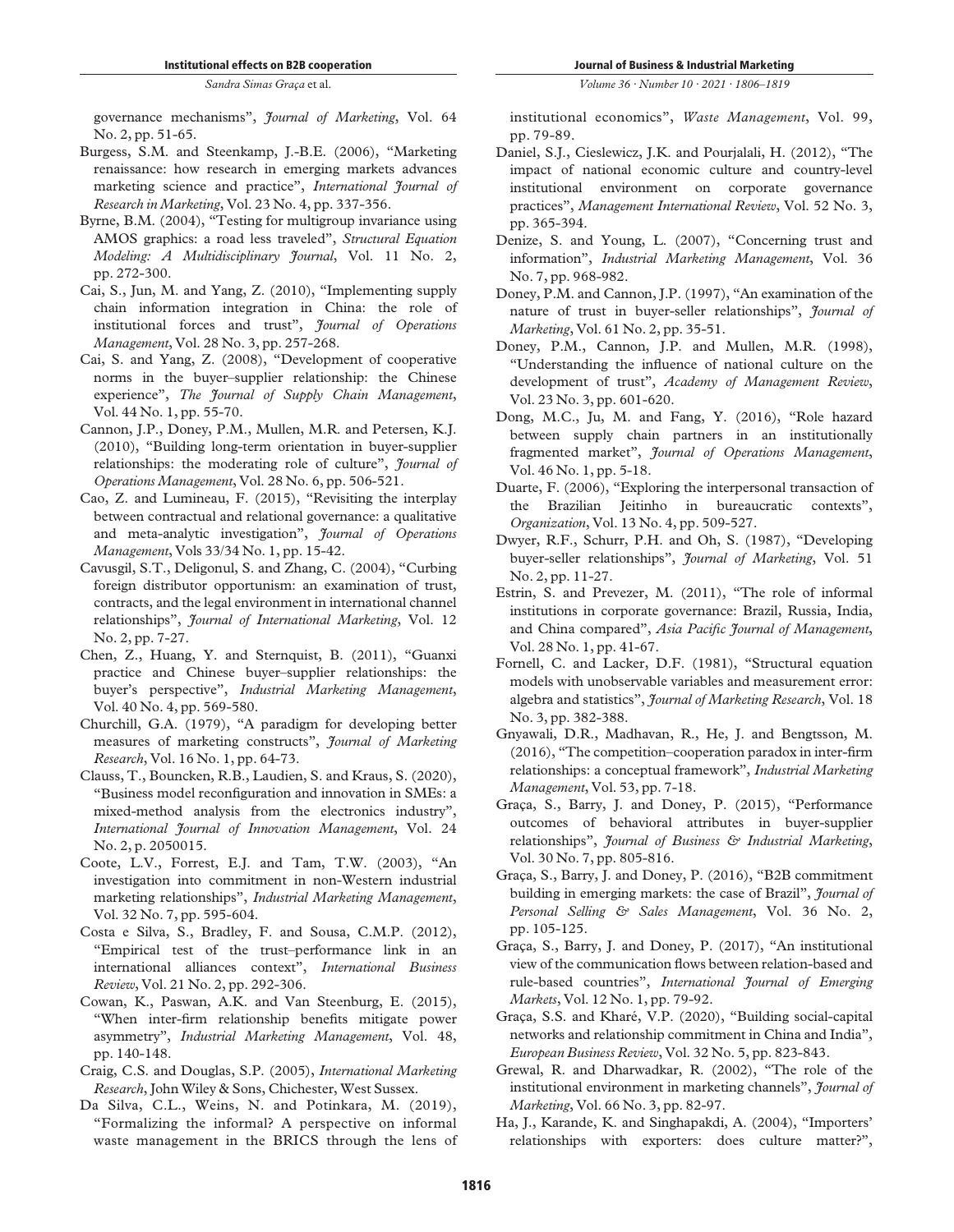International Marketing Review, Vol. 21 Nos 4/5, pp. 447-461.

- <span id="page-11-25"></span>Hair, J.F., Black, W.C., Babin, B.J. and Anderson, R.E. (2010), Multivariate Data Analysis, Pearson Prentice Hall, Upper Saddle River, NJ.
- <span id="page-11-13"></span>Helmke, G. and Levitsky, S. (2004), "Informal institutions and comparative politics: a research agenda", Perspectives on Politics, Vol. 2 No. 4, pp. 725-740.
- <span id="page-11-27"></span>Henseler, J., Ringle, C.M. and Sarstedt, M. (2015), "A new criterion for assessing discriminant validity in variance-based structural equation modeling", Journal of the Academy of Marketing Science, Vol. 43 No. 1, pp. 115-135.
- <span id="page-11-10"></span>Hewett, K. and Bearden, W.O. (2001), "Dependence, trust, and relational behavior on the part of foreign subsidiary marketing operations: implications for managing global marketing operations", *Journal of Marketing*, Vol. 65 No. 4, pp. 51-66.
- <span id="page-11-12"></span>Hewett, K. and Krasnikov, A.V. (2016), "Investing in buyer– seller relationships in transitional markets: a market-based assets perspective", Journal of International Marketing, Vol. 24 No. 1, pp. 57-81.
- <span id="page-11-5"></span>Hitt, M.A., Ahlstrom, D., Dacin, M.T., Levitas, E. and Svobodina, L. (2004), "The institutional effects on strategic alliance partner selection in transition economies: China vs. Russia", Organization Science, Vol. 15 No. 2, pp. 173-185.
- <span id="page-11-4"></span>Ho, M.H.-W., Ghauri, P.N. and Larimo, J.A. (2018), "Institutional distance and knowledge acquisition in international buyer-supplier relationships: the moderating role of trust", Asia Pacific Journal of Management, Vol. 35 No. 2, pp. 427-447.
- <span id="page-11-14"></span>Horak, S. and Restel, K. (2016), "A dynamic typology of informal institutions: learning from the case of Guanxi", Management and Organization Review, Vol. 12 No. 3, pp. 525-546.
- <span id="page-11-22"></span>Hoskisson, R.E., Hitt, M.A. and Hill, C.W. (1993), "Managerial incentives and investment in R&D in large multiproduct firms", Organization Science, Vol. 4 No. 2, pp. 325-341.
- <span id="page-11-2"></span>Huang, M.-C., Cheng, H.-L. and Tseng, C.-Y. (2014), "Reexamining the direct and interactive effects of governance mechanisms upon buyer–supplier cooperative performance", Industrial Marketing Management, Vol. 43 No. 4, pp. 704-716.
- <span id="page-11-20"></span>Hutchinson, D., Wellington, W.J., Saad, M. and Cox, P. (2011), "Refining value-based differentiation in business relationships: a study of the higher order relationship building blocks that influence behavioural intentions", Industrial Marketing Management, Vol. 40 No. 3, pp. 465-478.
- <span id="page-11-6"></span>Jia, F., Cai, S. and Xu, S. (2014), "Interacting effects of uncertainties and institutional forces on information sharing in marketing channels", Industrial Marketing Management, Vol. 43 No. 5, pp. 737-746.
- <span id="page-11-8"></span>Krammer, S.M., Strange, R. and Lashitew, A. (2018), "The export performance of emerging economy firms: the influence of firm capabilities and institutional environments", International Business Review, Vol. 27 No. 1, pp. 218-230.
- <span id="page-11-18"></span>Lammers, J.C. and Barbour, J.B. (2006), "An institutional theory of organizational communication", Communication Theory, Vol. 16 No. 3, pp. 356-377.

Volume 36 · Number 10 · 2021 · 1806–1819

- <span id="page-11-15"></span>Ledeneva, A. (2008), "Blat and Guanxi: informal practices in Russia and China", Comparative Studies in Society and History, Vol. 50 No. 1, pp. 118-144.
- <span id="page-11-24"></span>Lee, C.-H. and Ha, B.-C. (2018), "The impact of buyersupplier relationships' social capital on bi-directional information sharing in the supply chain", *Journal of Business* & Industrial Marketing, Vol. 33 No. 3, pp. 325-336.
- <span id="page-11-21"></span>Leung, T., Lai, K.-H., Chan, R.Y. and Wong, Y. (2005), "The roles of Xinyong and Guanxi in Chinese relationship marketing", European Journal of Marketing, Vol. 39 Nos 5/6, pp. 528-559.
- <span id="page-11-7"></span>Li, S. (2009), Managing International Business in Relation-Based versus Rule-Based Countries, Business Expert Press, New York, NY.
- <span id="page-11-3"></span>Li, X., Ren, X., Qian, L. and Su, C. (2020), "Toward a social fitness perspective on contract design: contract legitimacy and influence strategy", Industrial Marketing Management, Vol. 85, pp. 254-268.
- <span id="page-11-11"></span>Li, Y., Xie, E., Teo, H.-H. and Peng, M.W. (2010), "Formal control and social control in domestic and international buyer–supplier relationships", Journal of Operations Management, Vol. 28 No. 4, pp. 333-344.
- <span id="page-11-9"></span>Liu, Y., Luo, Y. and Liu, T. (2009), "Governing buyer– supplier relationships through transactional and relational mechanisms: evidence from China", Journal of Operations Management, Vol. 27 No. 4, pp. 294-309.
- <span id="page-11-1"></span>Luo, X., Hsu, M.K. and Liu, S.S. (2008), "The moderating role of institutional networking in the customer orientation– trust/commitment–performance causal chain in China", Journal of the Academy of Marketing Science, Vol. 36 No. 2, pp. 202-214.
- <span id="page-11-17"></span>Luo, Y. (2007), "A coopetition perspective of global competition", Journal of World Business, Vol. 42 No. 2, pp. 129-144.
- <span id="page-11-16"></span>Luo, Y., Liu, Y., Zhang, L. and Huang, Y. (2011), "A taxonomy of control mechanisms and effects on channel cooperation in China", Journal of the Academy of Marketing Science, Vol. 39 No. 2, pp. 307-326.
- <span id="page-11-0"></span>Mccarthy, D.J., Puffer, S.M., Dunlap, D.R. and Jaeger, A.M. (2012), "A stakeholder approach to the ethicality of BRICfirm managers' use of favors", Journal of Business Ethics, Vol. 109 No. 1, pp. 27-38.
- <span id="page-11-28"></span>Mackenzie, S.B., Podsakoff, P.M. and Podsakoff, N.P. (2011), "Construct measurement and validation procedures in MIS and behavioral research: integrating new and existing techniques", MIS Quarterly, Vol. 35 No. 2, pp. 293-334.
- <span id="page-11-26"></span>Malhotra, N.K., Agarwal, J. and Petersen, M. (1996), "Methodological issues in cross-cultural marketing research: a state-of-the-art review", International Marketing Review, Vol. 13 No. 5, pp. 7-43.
- <span id="page-11-19"></span>Massey, G.R. and Kyriazis, E. (2007), "Interpersonal trust between marketing and R&D during new product development projects", European Journal of Marketing, Vol. 41 Nos 9/10, pp. 1146-1172.
- <span id="page-11-23"></span>Mavondo, F.T. and Rodrigo, E.M. (2001), "The effect of relationship dimensions on interpersonal and interorganizational commitment in organizations conducting business between Australia and China", Journal of Business Research, Vol. 52 No. 2, pp. 111-121.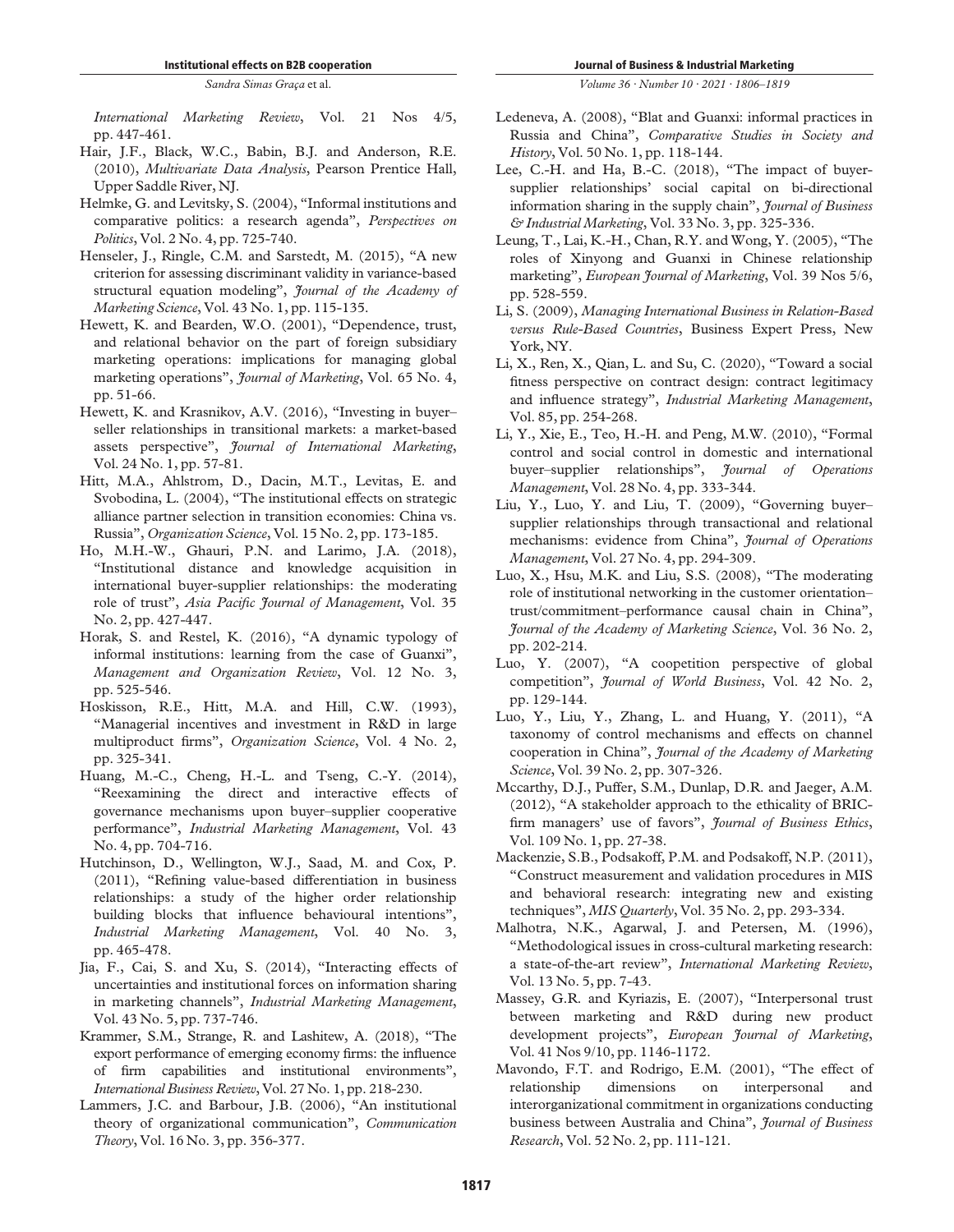- <span id="page-12-1"></span>Meyer, K.E. and Peng, M.W. (2016), "Theoretical foundations of emerging economy business research", Journal of International Business Studies, Vol. 47 No. 1, pp. 3-22.
- <span id="page-12-5"></span>Miocevic, D. (2016), "The antecedents of relational capital in key exporter-importer relationships", International Marketing Review, Vol. 33 No. 2.
- <span id="page-12-20"></span>Mohr, J., Fisher, R.J. and Nevin, J.R. (1996), "Collaborative communication in interfirm relationships: moderating effects of integration and control", *Journal of Marketing*, Vol. 60 No. 3, pp. 103-115.
- <span id="page-12-19"></span>Mohr, J. and Nevin, J.R. (1990), "Communication strategies in marketing channels: a theoretical perspective", Journal of Marketing, Vol. 54 No. 4, pp. 36-51.
- <span id="page-12-17"></span>Mohr, J. and Spekman, R. (1994), "Characteristics of partnership success: partnership attributes, communication behavior, and conflict resolution techniques", Strategic Management Journal, Vol. 15 No. 2, pp. 135-153.
- <span id="page-12-7"></span>Morgan, R.M. and Hunt, S.D. (1994), "The commitmenttrust theory of relationship marketing", Journal of Marketing, Vol. 58 No. 3, pp. 20-38.
- <span id="page-12-18"></span>Naoui, F.B. and Zaiem, I. (2010), "The impact of relationship quality on client's loyalty: an application in the parapharmaceutical industry", International Journal of Pharmaceutical and Healthcare Marketing, Vol. 4 No. 2, pp. 137-156.
- <span id="page-12-22"></span>Ndubisi, N. (2007), "Relationship quality antecedents: the Malaysian retail banking perspective", International Journal of Quality and Reliability Management, Vol. 24 No. 8, pp. 829-845.
- <span id="page-12-23"></span>Ndubisi, N. (2011), "Conflict handling, trust and commitment in outsourcing relationship: a Chinese and Indian study", Industrial Marketing Management, Vol. 40 No. 1, pp. 109-117.
- <span id="page-12-14"></span>North, D.C. (1990), Institutions, Institutional Change, and Economic Performance, Harvard University Press, Cambridge, MA.
- <span id="page-12-8"></span>Palmatier, R.W., Dant, R.P., Grewal, D. and Evans, K.R. (2006), "Factors influencing the effectiveness of relationship marketing: a meta-analysis", *Journal of Marketing*, Vol. 70 No. 4, pp. 136-151.
- <span id="page-12-25"></span>Peng, M.W. (2003), "Institutional transitions and strategic choices", Academy of Management Review, Vol. 28 No. 2, pp. 275-296.
- <span id="page-12-4"></span>Peng, M.W., Wang, D.Y. and Jiang, Y. (2008), "An institution-based view of international business strategy: a focus on emerging economies", Journal of International Business Studies, Vol. 39 No. 5, pp. 920-936.
- <span id="page-12-27"></span>Podsakoff, P.M., Mackenzie, S.B., Lee, J.-Y. and Podsakoff, N.P. (2003), "Common method biases in behavioral research: a critical review of the literature and recommended remedies", Journal of Applied Psychology, Vol. 88 No. 5, p. 879.
- <span id="page-12-16"></span>Poppo, L. and Zenger, T. (2002), "Do formal contracts and relational governance function as substitutes or complements?", Strategic Management Journal, Vol. 23 No. 8, pp. 707-725.
- <span id="page-12-28"></span>Preacher, K.J. and Hayes, A.F. (2008), "Asymptotic and resampling strategies for assessing and comparing indirect

Volume 36 · Number 10 · 2021 · 1806–1819

effects in multiple mediator models", Behavior Research Methods, Vol. 40 No. 3, pp. 879-891.

- <span id="page-12-9"></span>Puffer, S.M., Mccarthy, D.J. and Boisot, M. (2010), "Entrepreneurship in Russia and China: the impact of formal institutional voids", Entrepreneurship Theory and Practice, Vol. 34 No. 3, pp. 441-467.
- <span id="page-12-10"></span>Puffer, S.M., Mccarthy, D.J., Jaeger, A.M. and Dunlap, D. (2013), "The use of favors by emerging market managers: facilitator or inhibitor of international expansion?", Asia Pacific Journal of Management, Vol. 30 No. 2, pp. 327-349.
- <span id="page-12-24"></span>Raza-Ullah, T., Bengtsson, M. and Kock, S. (2014), "The coopetition paradox and tension in coopetition at multiple levels", Industrial Marketing Management, Vol. 43 No. 2, pp. 189-198.
- <span id="page-12-21"></span>Reynolds, K.E. and Beatty, S.E. (1999), "Customer benefits and company consequences of customer-salesperson relationships in retailing", *Journal of Retailing*, Vol. 75 No. 1, pp. 11-32.
- <span id="page-12-26"></span>Reynolds, N.L., Simintiras, A.C. and Diamantopoulos, A. (2003), "Theoretical justification of sampling choices in international marketing research: key issues and guidelines for researchers", Journal of International Business Studies, Vol. 34 No. 1, pp. 80-89.
- <span id="page-12-13"></span>Rottig, D. (2016), "Institutions and emerging markets: effects and implications for multinational corporations", International Journal of Emerging Markets, Vol. 11 No. 1, pp. 2-17.
- <span id="page-12-11"></span>Samaha, S.A., Beck, J.T. and Palmatier, R.W. (2014), "The role of culture in international relationship marketing", Journal of Marketing, Vol. 78 No. 5, pp. 78-98.
- <span id="page-12-29"></span>Sartor, M.A. and Beamish, P.W. (2014), "Offshoring innovation to emerging markets: organizational control and informal institutional distance", Journal of International Business Studies, Vol. 45 No. 9, pp. 1072-1095.
- <span id="page-12-12"></span>Sauerwald, S. and Peng, M.W. (2013), "Informal institutions, shareholder coalitions, and principal–principal conflicts", Asia Pacific Journal of Management, Vol. 30 No. 3, pp. 853-870.
- <span id="page-12-15"></span>Scott, W.R. (1995), Institutions and Organizations: Foundations for Organizational Science, A Sage Publication Series, London.
- <span id="page-12-3"></span>Shen, L., Su, C., Zheng, X. and Zhuang, G. (2019), "Contract design capability as a trust enabler in the pre-formation phase of interfirm relationships", Journal of Business Research, Vol. 95, pp. 103-115.
- <span id="page-12-6"></span>Sheng, S., Zhou, K.Z., Li, J.J. and Guo, Z. (2018), "Institutions and opportunism in buyer–supplier exchanges: the moderated mediating effects of contractual and relational governance", Journal of the Academy of Marketing Science, Vol. 46 No. 6, pp. 1014-1031.
- <span id="page-12-2"></span>Smirnova, M.M. (2020), "Managing business and social network relationships in Russia: the role of relational capabilities, institutional support and dysfunctional competition", Industrial Marketing Management, Vol. 89.
- <span id="page-12-0"></span>Squire, B., Cousins, P.D. and Brown, S. (2009), "Cooperation and knowledge transfer within buyer–supplier relationships: the moderating properties of trust, relationship duration and supplier performance", British Journal of Management, Vol. 20 No. 4, pp. 461-477.